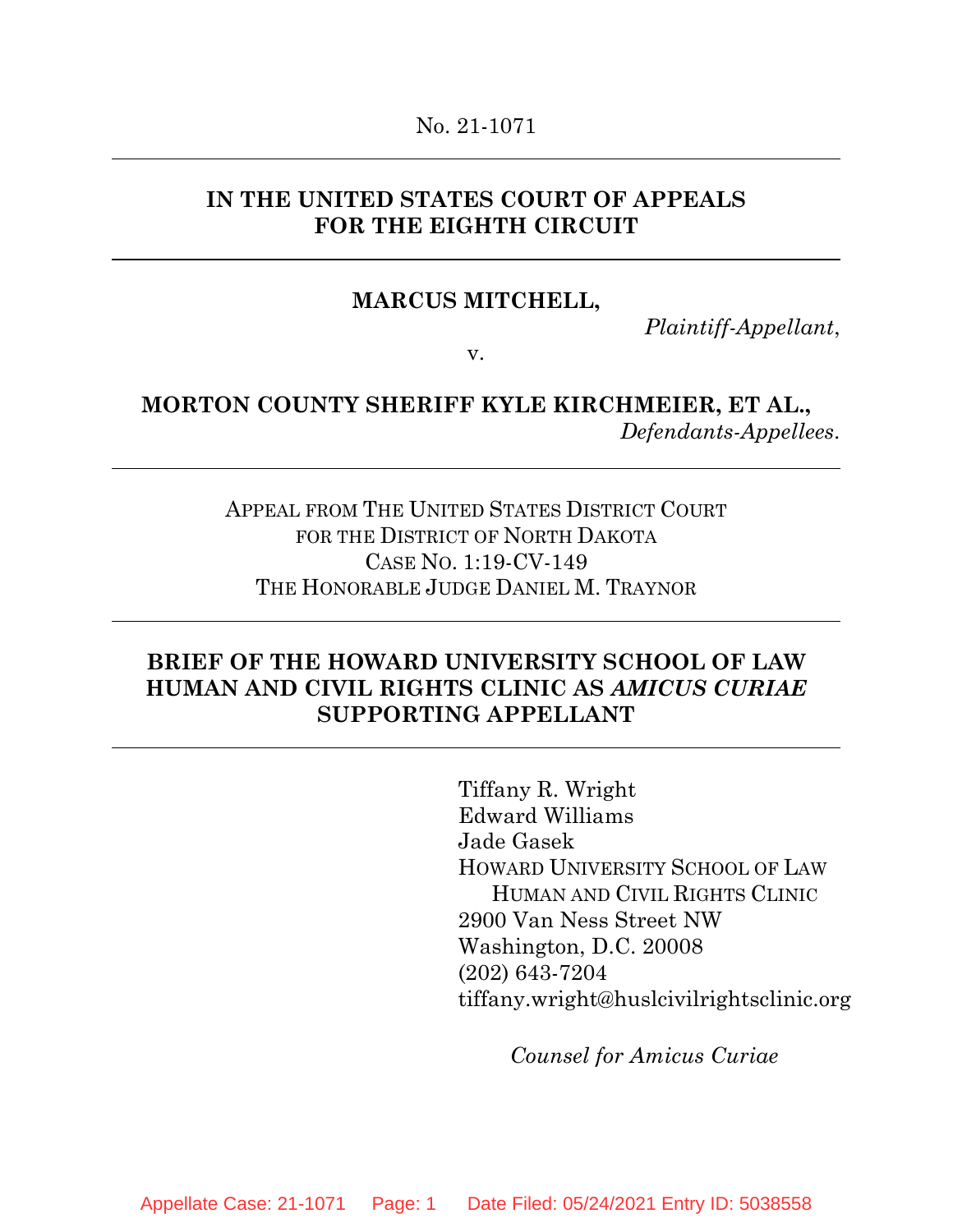# **TABLE OF CONTENTS**

<span id="page-1-0"></span>

| Ι.  |           | THE DISTRICT COURT'S OPINION IGNORES THE FACTS,<br>HISTORY, AND CONTEXT OF PROTESTS BY PEOPLE OF                |  |
|-----|-----------|-----------------------------------------------------------------------------------------------------------------|--|
|     | A.        | Law Enforcement Has Responded To Protests By People Of                                                          |  |
|     | 1.        |                                                                                                                 |  |
|     | 2.        |                                                                                                                 |  |
|     | 3.        |                                                                                                                 |  |
|     | <b>B.</b> | Law Enforcement Has Not Responded To Majority White                                                             |  |
| II. |           | THE DISTRICT COURT FAILED TO GIVE DUE<br>CONSIDERATION TO MITCHELL'S FOURTH AMENDMENT                           |  |
|     | $A$ .     | The District Court's Analysis Is Irreconcilable With Fourth                                                     |  |
|     | <b>B.</b> | The "Less-Lethal" Measures Employed Against People Of<br>Color Are Extremely Dangerous And Often Inflict Severe |  |
|     |           |                                                                                                                 |  |
|     |           |                                                                                                                 |  |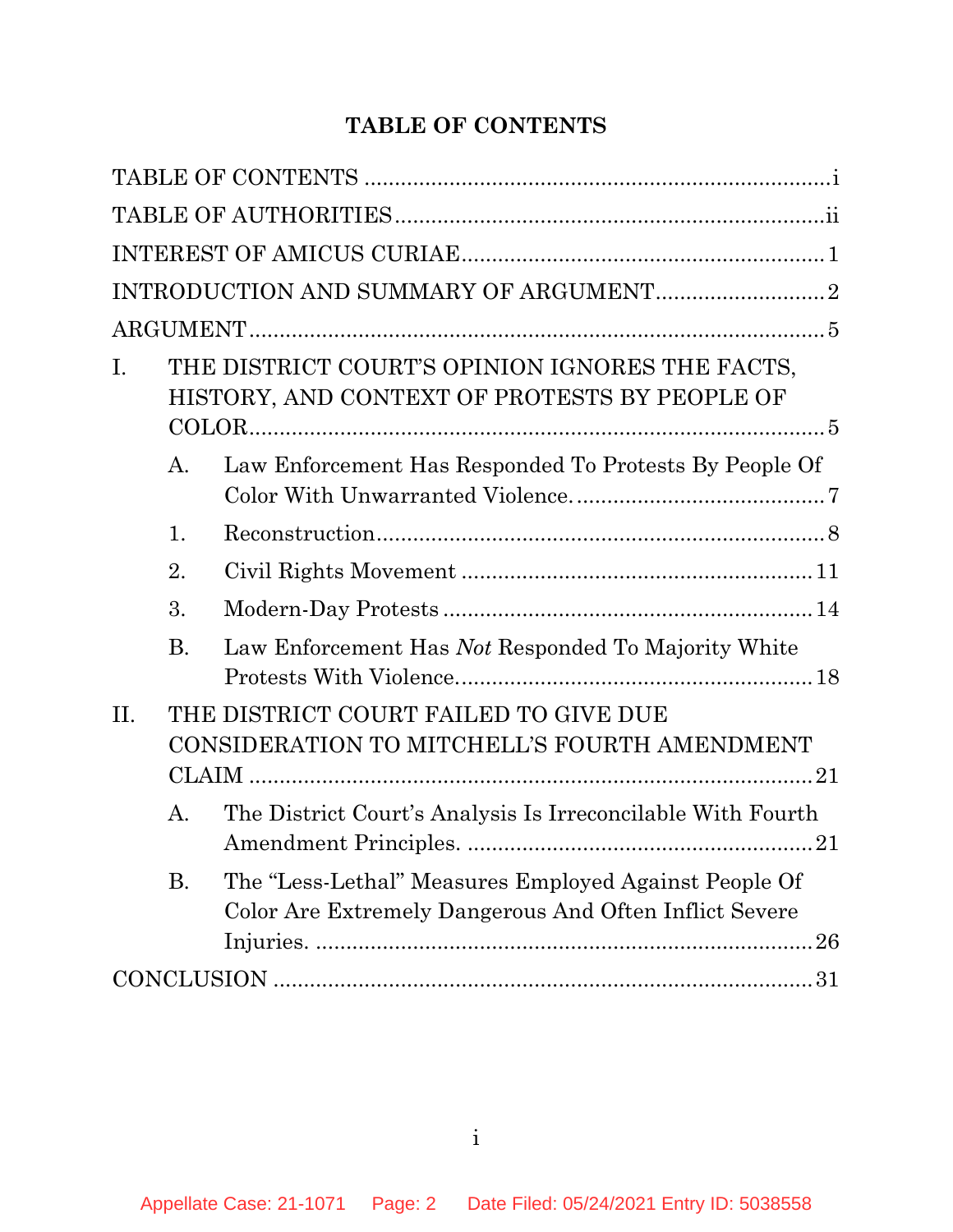# **TABLE OF AUTHORITIES**

<span id="page-2-0"></span>

| Cases                                                                                         |
|-----------------------------------------------------------------------------------------------|
| Brown v. City of Golden Valley,                                                               |
| Chambers v. Pennycook,                                                                        |
| Citizens Against Rent Control/Coal. for Fair Hous. v. City of<br>Berkeley,                    |
| Deorle v. Rutherford,                                                                         |
| Dred Scott v. Sandford,<br>60 U.S. 393 (1857), superseded by constitutional                   |
| Glenn v. Washington County,                                                                   |
| Graham v. Connor,                                                                             |
| Guite v. Wright,                                                                              |
| Johnson v. M'Intosh,<br>21 U.S. 543 (1823)<br>8                                               |
| Lamb v. City of Decatur,                                                                      |
| Mitchell v. Kirchmeier,<br>No. 1:19-cv-149, 2020 WL 8073625 (D.N.D. Dec. 10, 2020) 22, 23, 24 |
| Moore v. Indehar,                                                                             |
| $\overline{\textbf{ii}}$                                                                      |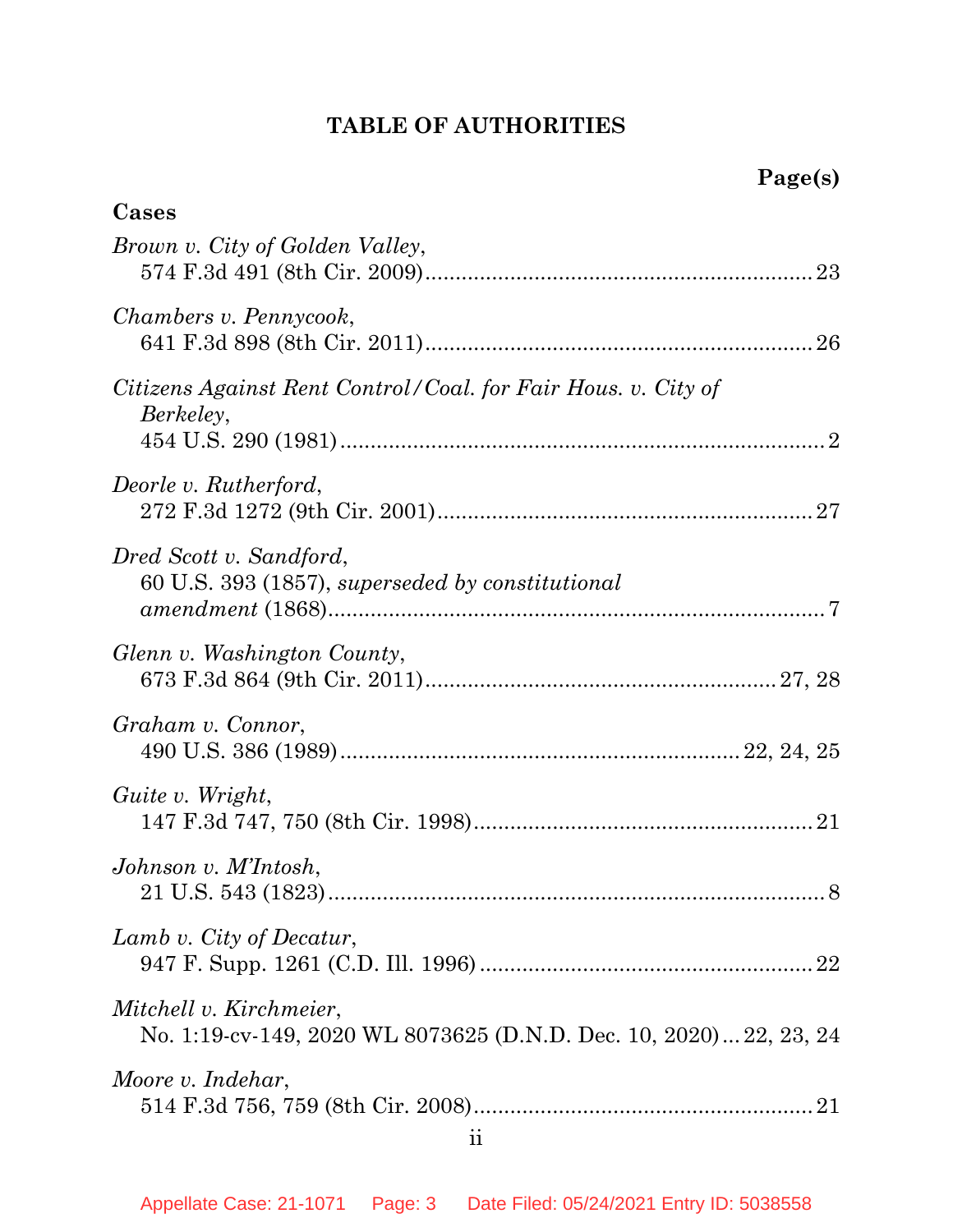| N.A.A.C.P v. Claiborne Hardware Co.,                                                                                                                                                                                         |    |
|------------------------------------------------------------------------------------------------------------------------------------------------------------------------------------------------------------------------------|----|
| Palko v. Connecticut,<br>302 U.S. 319 (1937), overruled on other grounds by Benton                                                                                                                                           |    |
| Stanford v. Texas,                                                                                                                                                                                                           |    |
| United States v. Armstrong,                                                                                                                                                                                                  |    |
| Whitney v. California,<br>274 U.S. 357 (1927), overruled on other grounds by                                                                                                                                                 |    |
| <b>United States Constitution</b>                                                                                                                                                                                            |    |
|                                                                                                                                                                                                                              |    |
|                                                                                                                                                                                                                              |    |
|                                                                                                                                                                                                                              |    |
| <b>Other Authorities</b>                                                                                                                                                                                                     |    |
| Abby Harrington, Tanks and Rubber Bullets vs. Pussy Hats<br>and High-Fives: A Comparative Look at the 2014<br>Ferguson Uprising and the 2017 Women's March on<br>Washington, 31 HASTINGS WOMEN'S L.J. 101 (2020)  16, 18, 19 |    |
| Alexander Lesser, The Cultural Significance of the Ghost<br>Dance, 35 AM. ANTHROPOLOGY 108 (1933),<br>https://anthrosource.onlinelibrary.wiley.com/doi/epdf/10.1                                                             |    |
| Armed Policing, COLL. OF POLICING,<br>https://www.app.college.police.uk/app-content/armed-<br>policing/use-of-force-firearms-and-less-lethal-weapons/                                                                        | 26 |

iii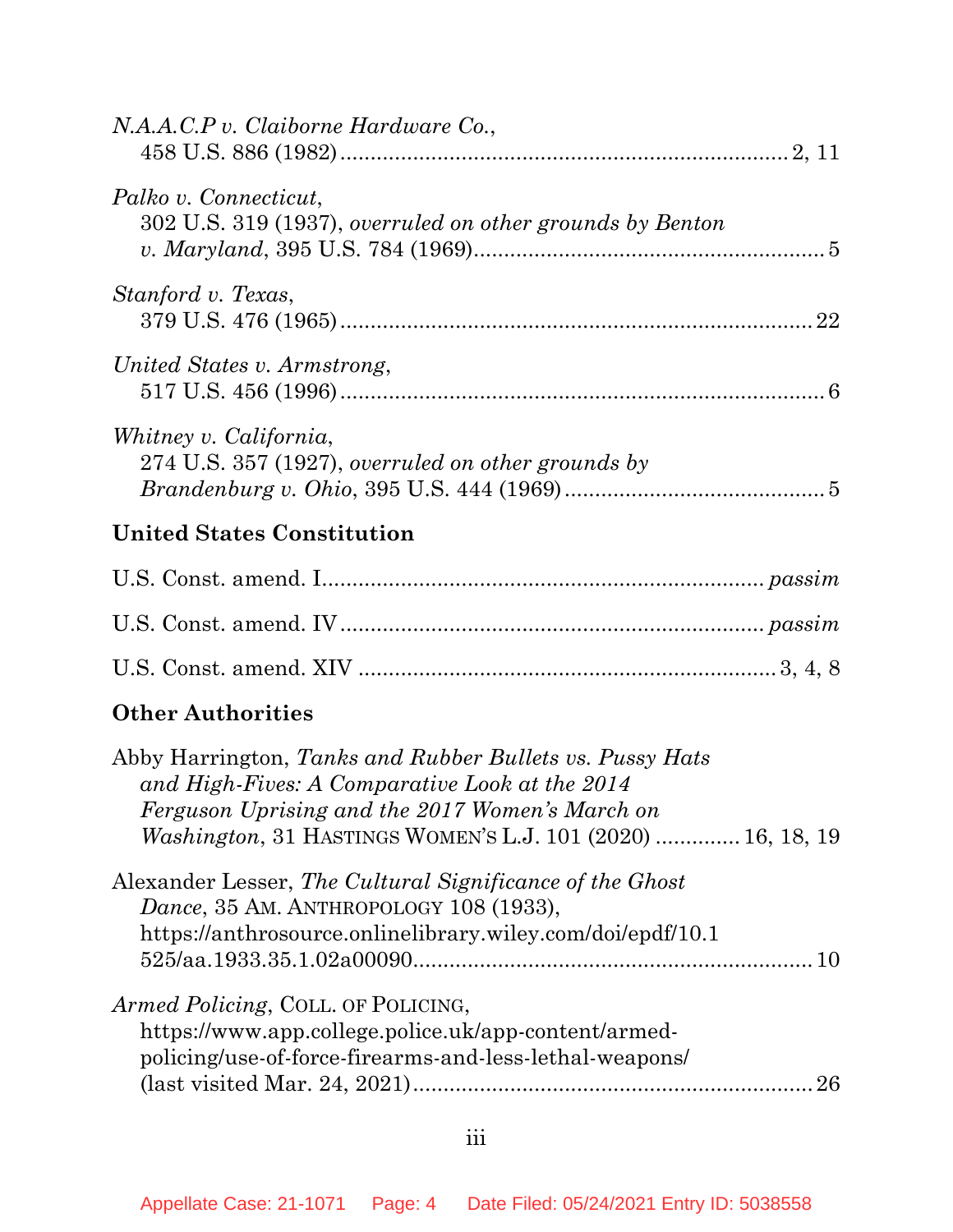| <i>The Birmingham Campaign</i> , PBS, http://www.pbs.org/black-<br>culture/explore/civil-rights-movement-birmingham-                                                                                                                                                |    |
|---------------------------------------------------------------------------------------------------------------------------------------------------------------------------------------------------------------------------------------------------------------------|----|
| Brakkton Booker, Protests in White and Black, and the<br>Different Response of Law Enforcement, NPR (Jan. 07,<br>2021,<br>https://www.npr.org/2021/01/07/954568499/protests-in-<br>white-and-black-and-the-different-response-of-law-                               |    |
| Bryan Stevenson, A Presumption of Guilt: The Legacy of<br><i>America's History of Racial Injustice, in, POLICING THE</i><br>BLACK MAN: ARREST, PROSECUTION, AND IMPRISONMENT                                                                                        |    |
| Christopher Klein, <i>How Selma's 'Bloody Sunday' Became a</i><br><i>Turning Point in the Civil Rights Movement, HISTORY</i><br>(July 18, 2020), https://www.history.com/news/selma-                                                                                | 12 |
| Chuck Lindell, <i>Bean Bag Rounds Caused Horrific Injuries</i><br>and "Less-Lethal" Rounds Need to Go, Texas Doctors Say,<br>USA TODAY (Aug. 16, 2020),<br>https://www.usatoday.com/story/news/nation/2020/08/16/1<br>ess-lethal-ammo-bean-bag-rounds-caused-major- | 31 |
| Civil Rights Groups Sue Trump, Barr For Tear-Gassing<br><i>Protestors Outside White House, ACLU D.C. (June 04,</i><br>2020), https://www.acludc.org/en/news/civil-rights-groups-<br>sue-trump-barr-tear-gassing-protesters-outside-white-                           |    |
| Donovan Slack, Dennis Wagner, Jay Hancock & Kevin<br>McCoy, Less-Lethal Weapons Blind, Maim and Kill.<br><i>Victims Say Enough is Enough, KHN (July 24, 2020),</i><br>https://khn.org/news/less-lethal-weapons-blind-maim-and-                                      |    |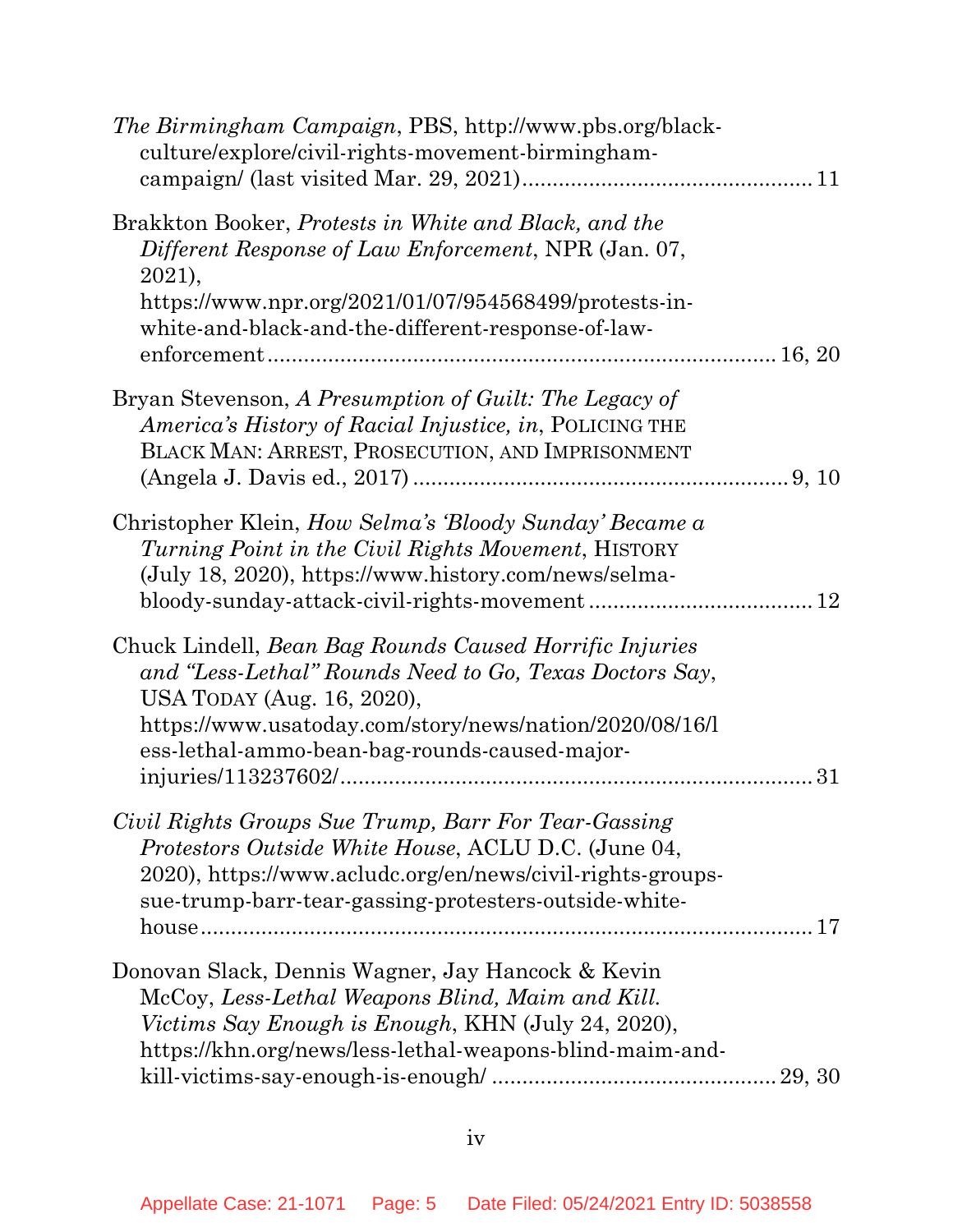| Jonathan Allen, Trump and Tear Gas in Lafayette Square: A<br>Memo From the Protest Frontlines, NBC NEWS (June 2,<br>2020), https://www.nbcnews.com/politics/white-<br>house/memo-front-lines-different-america-n122206617                 |
|-------------------------------------------------------------------------------------------------------------------------------------------------------------------------------------------------------------------------------------------|
| Jonathan Mummolo, <i>Militarization Fails to Enhance Police</i><br>Safety or Reduce Crime But May Harm Police Reputation,                                                                                                                 |
| Justin Hansford & Meena Jagannath, Ferguson to Geneva:<br>Using the Human Rights Framework to Push Forward a<br>Vision for Racial Justice in the United States After<br><i>Ferguson</i> , 12 HASTINGS RACE & POVERTY L. J. 121 (2015)  16 |
| Justin Hansford, The First Amendment Freedom of Assembly                                                                                                                                                                                  |
| Karen J. Pita Loor, Tear Gas + Water Hoses + Dispersal<br>Orders: The Fourth Amendment Endorses Brutality in                                                                                                                              |
| Kelsey Atherton, <i>What 'Less Lethal' Weapons Actually Do</i> ,                                                                                                                                                                          |
| Knyul Sheikh & David Montgomery, Rubber Bullets and<br>Beanbag Rounds Can Cause Devastating Injuries, N.Y.<br>30                                                                                                                          |
| Letter from Dave Archambault II, Chairman, Standing Rock                                                                                                                                                                                  |
| Nick Estes, OUR HISTORY IS THE FUTURE: STANDING ROCK<br>VERSUS THE DAKOTA ACCESS PIPELINE, AND THE LONG<br>TRADITION OF INDIGENOUS RESISTANCE (2019) 10, 11, 13                                                                           |
| On the Streets of America: Human Rights Abuses in<br><i>Ferguson, AMNESTY INT'L (Oct. 23, 2014),</i><br>https://www.amnestyusa.org/reports/on-the-streets-of-                                                                             |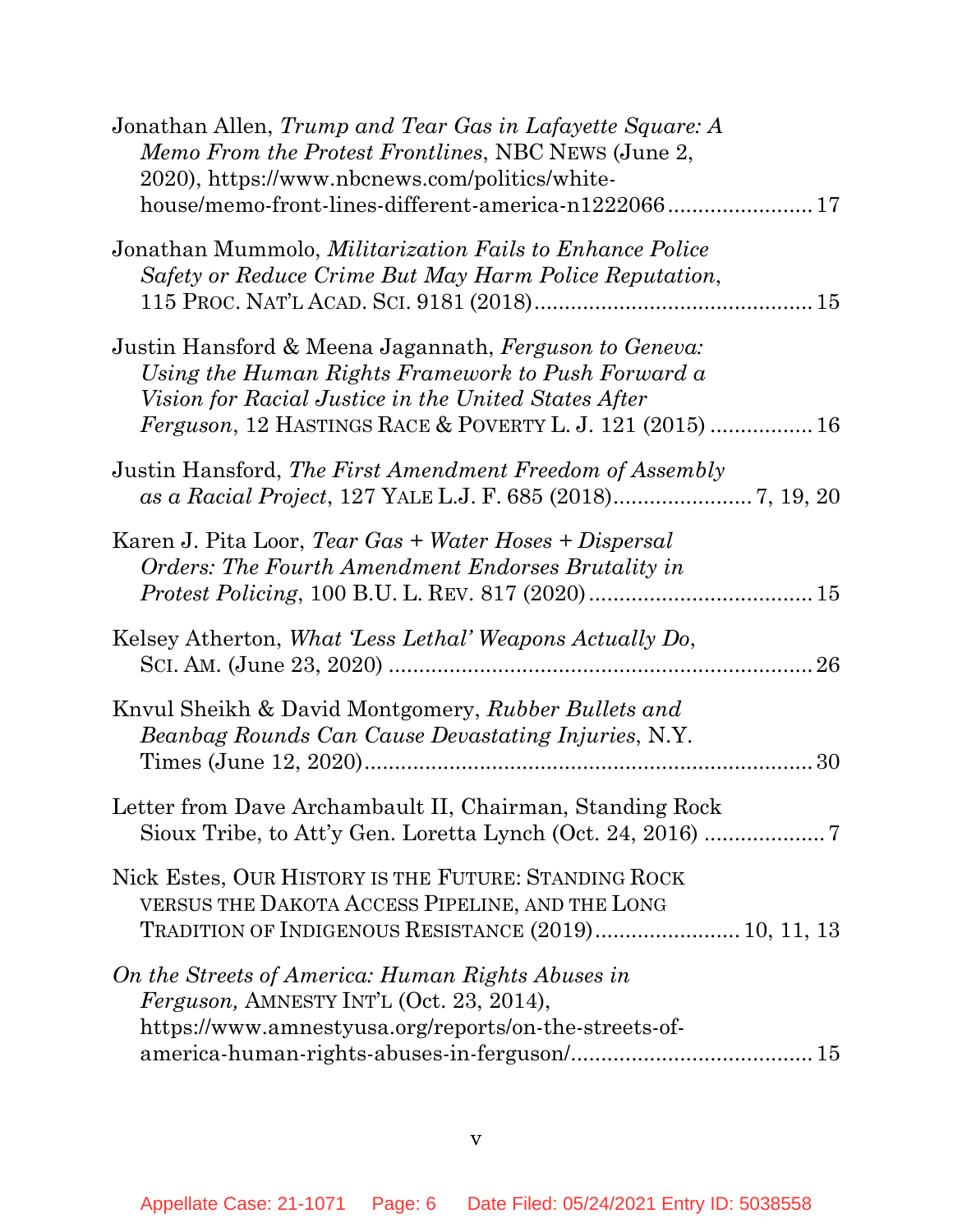| Peter B. Kraska, <i>Militarization and Policing—Its Relevance</i>                                                                                                                       |
|-----------------------------------------------------------------------------------------------------------------------------------------------------------------------------------------|
| Physicians for Human Rights, <i>Lethal in Disguise: The</i><br>Health Consequences of Crowd-Control Measures (2016)27, 28                                                               |
| Rachel Chason & Samantha Smith, Lafayette Square,<br>Capitol Rallies Met Starkly Different Policing Response,                                                                           |
| Radley Balko, RISE OF THE WARRIOR COP: THE<br>MILITARIZATION OF AMERICA'S POLICE FORCES (2013)  14                                                                                      |
| Richard Ashby Wilson & Jordan Kiper, <i>Incitement in an Era</i><br>of Populism: Updating Brandenburg After Charlottesville,                                                            |
| Rohini Harr et al., <i>Death, Injury and Disability from Kinetic</i><br><i>Impact Projectiles in Crowd-Control Settings: A</i><br>Systematic Review, 7 BRITISH MED. J. 1 (2017)  29, 30 |
|                                                                                                                                                                                         |
| Ron Daniels, The Crisis of Police Brutality & Misconduct in<br>America, in POLICE BRUTALITY: AN ANTHOLOGY (Jill                                                                         |
| Sarah Bullard, FREE AT LAST: A HISTORY OF THE CIVIL RIGHTS<br>MOVEMENT AND THOSE WHO DIED IN THE STRUGGLE (1993) 12                                                                     |
| Shaila Dewan, Neil MacFarquhar, Zolan Kanos-Young & Ali<br>Watkins, <i>Police Failures Spur Resignations and</i><br>Complaints of Double Standard, N.Y. TIMES (Jan. 7, 2021)21          |
| Tasnim Motala, "Foreseeable Violence" & Black Lives Matter:<br><i>How</i> McKesson <i>Can Stifle a Movement</i> , 73 STAN. L. REV.                                                      |
| Taylor Branch, AT CANAAN'S EDGE: AMERICA IN THE KING                                                                                                                                    |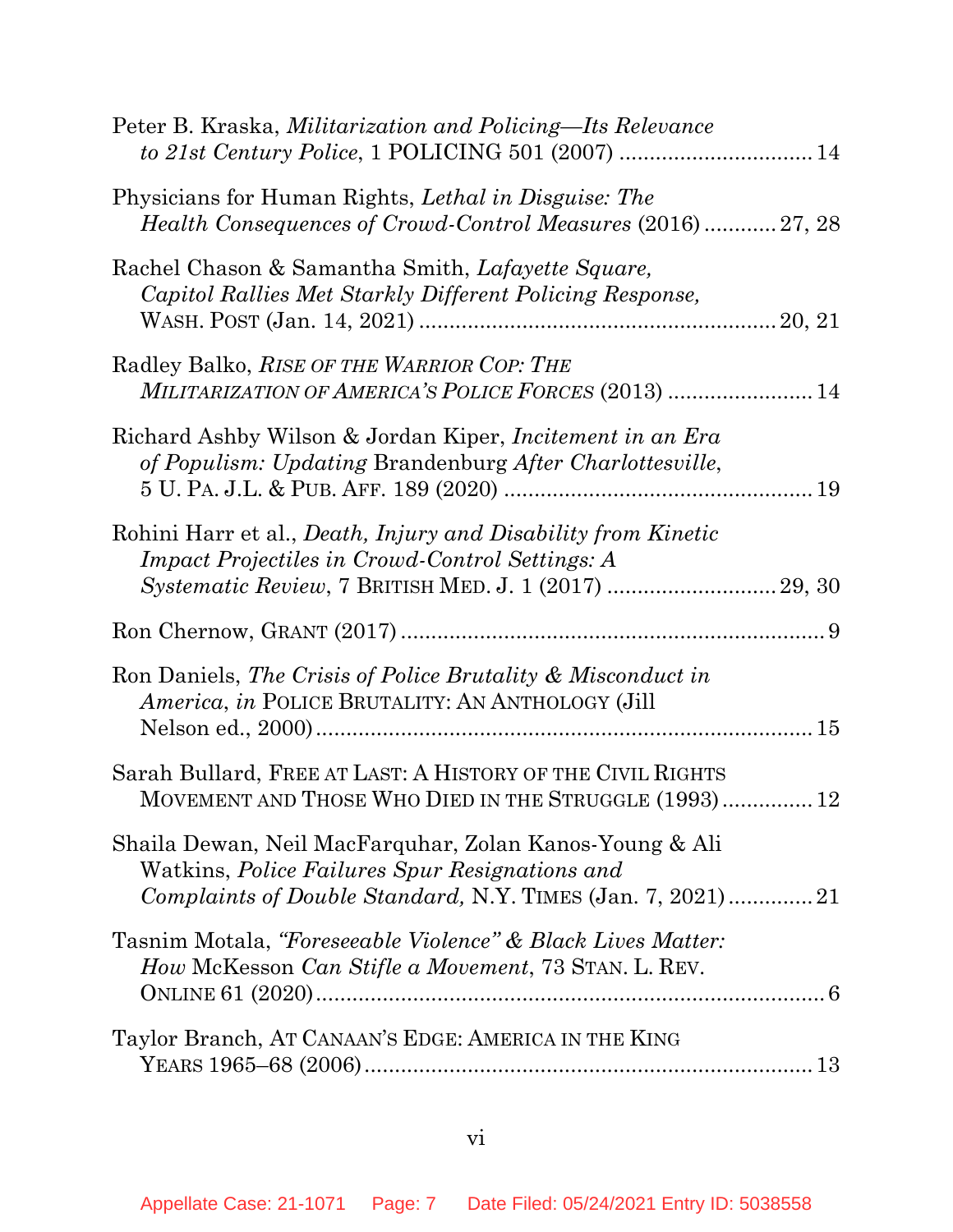| Timothy Zick, The Dynamic Relationship Between Freedom                                                                                                                                                            |    |
|-------------------------------------------------------------------------------------------------------------------------------------------------------------------------------------------------------------------|----|
| of Speech and Equality, 12 DUKE J. OF CONST. L. & PUB.                                                                                                                                                            |    |
|                                                                                                                                                                                                                   |    |
| Tobi Thomas, Adam Gabbatt & Caelainn Barr, Nearly 1,000<br>Instances of Police Brutality Recorded in US Anti-Racism<br>Protests, GUARDIAN (Oct. 29, 2020),<br>https://www.theguardian.com/us-news/2020/oct/29/us- |    |
|                                                                                                                                                                                                                   | 18 |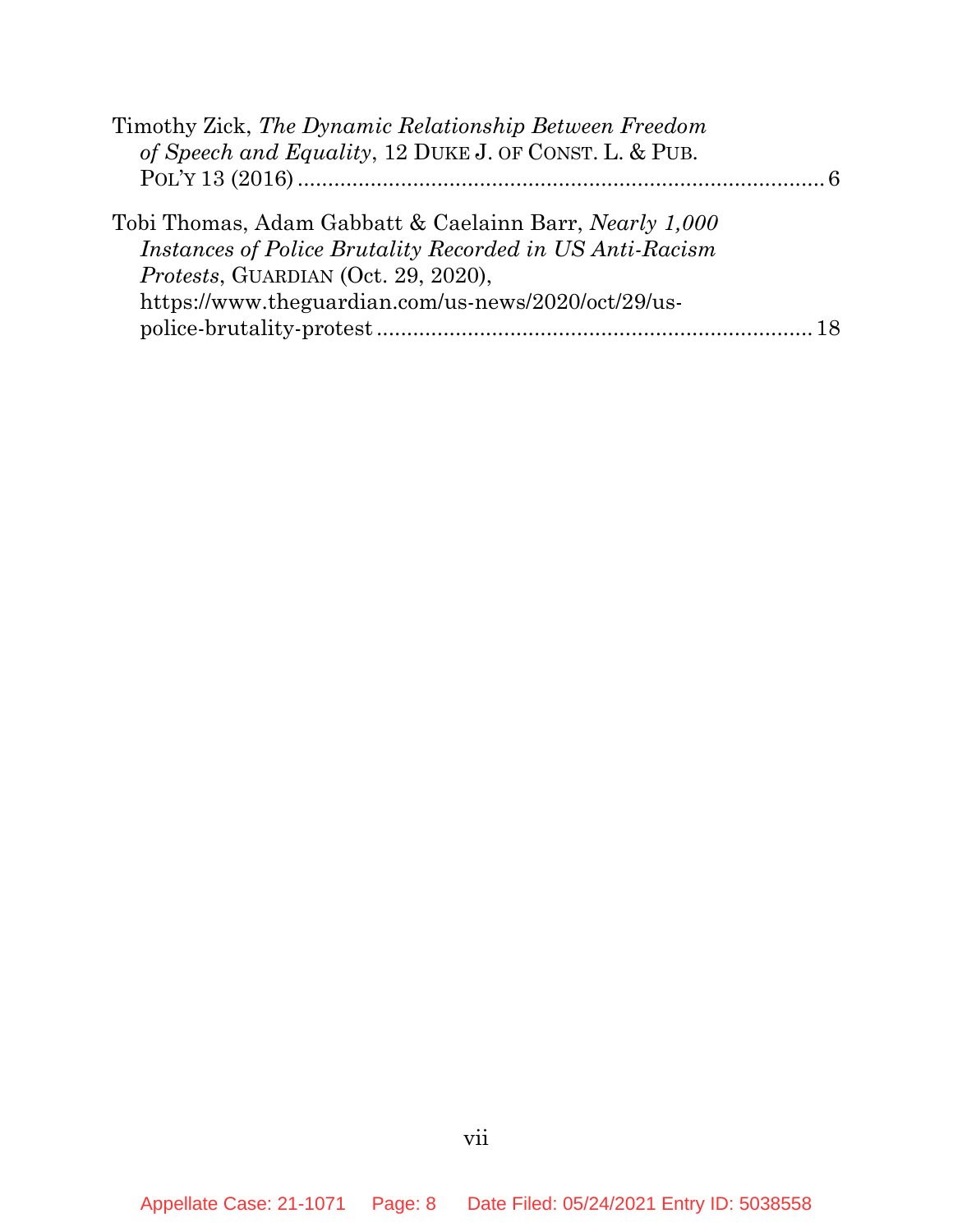#### **INTEREST OF AMICUS CURIAE**

<span id="page-8-0"></span>Howard University School of Law is the nation's first historically Black law school. For more than 150 years since its founding during Reconstruction, the law school has worked to train "social engineers" devoted to the pursuit of human rights and racial justice. As part of this mission, the Howard University School of Law's Human and Civil Rights Clinic advocates on behalf of clients and communities fighting for the realization of civil rights guaranteed by the U.S. Constitution. Having served as a training ground for lawyers and protestors from the Civil Rights Movement through today, the Clinic has a particular interest in ensuring that the constitutional rights of protestors are adequately protected by the courts.[1](#page-8-1)

<span id="page-8-1"></span> $<sup>1</sup>$  No counsel for a party authored this brief in whole or in part, and no person, other</sup> than amicus curiae, its members, or its counsel made any monetary contribution to the preparation or submission of this brief.

In accordance with Federal Rule of Appellate Procedure 29(a)(2), all parties have consented to the filing of this brief.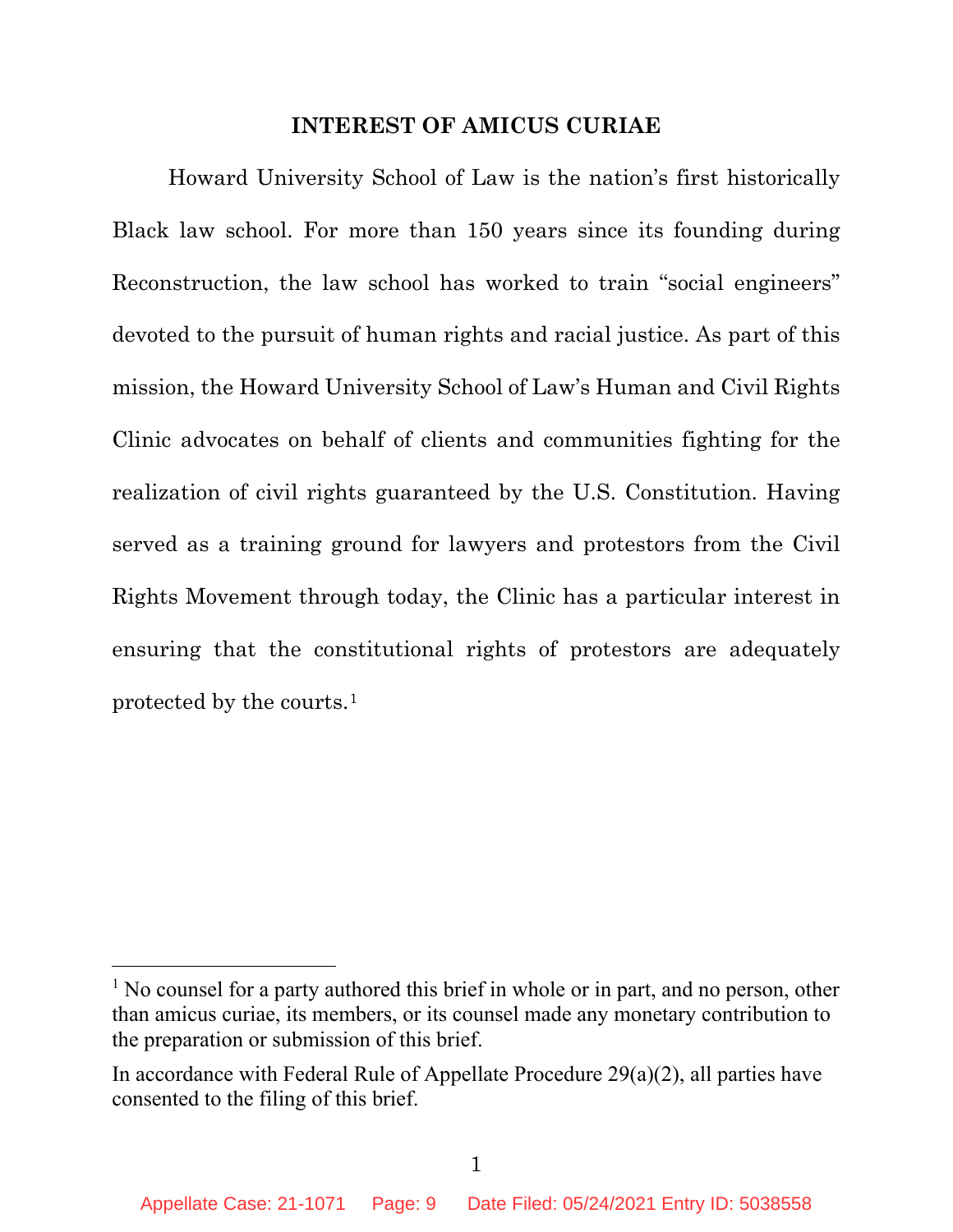#### **INTRODUCTION AND SUMMARY OF ARGUMENT**

<span id="page-9-0"></span>"The practice of persons sharing common views banding together to achieve a common end is deeply embedded in the American political process."[2](#page-9-3) Through "collective effort individuals can make their views known, when, individually, their voices would be faint or lost."[3](#page-9-4) Sadly, for as long as this has been the case, so too has been the forceful silencing of collective voices when those voices come from people of color. Throughout American history, peaceful protest has been the cornerstone of efforts by people of color to address rampant injustice and to raise dissent against discriminatory practices of the state. All too often, those attempts "to change a social order . . . [t]hrough speech, assembly, and petition rather than through riot"[4—](#page-9-5)have been met with a violent backlash, often at the hands of law enforcement ostensibly charged to protect and serve.

This appeal concerns yet another instance of violent backlash in this long history. Appellant Marcus Mitchell joined fellow Water Protectors in North Dakota in early 2017 to express their collective

<span id="page-9-3"></span><span id="page-9-1"></span><sup>2</sup> *Citizens Against Rent Control/Coal. for Fair Hous. v. City of Berkeley*, 454 U.S. 290, 294 (1981).

<span id="page-9-4"></span><sup>3</sup> *Id.*

<span id="page-9-5"></span><span id="page-9-2"></span><sup>4</sup> *N.A.A.C.P. v. Claiborne Hardware Co.*, 458 U.S. 886, 912 (1982).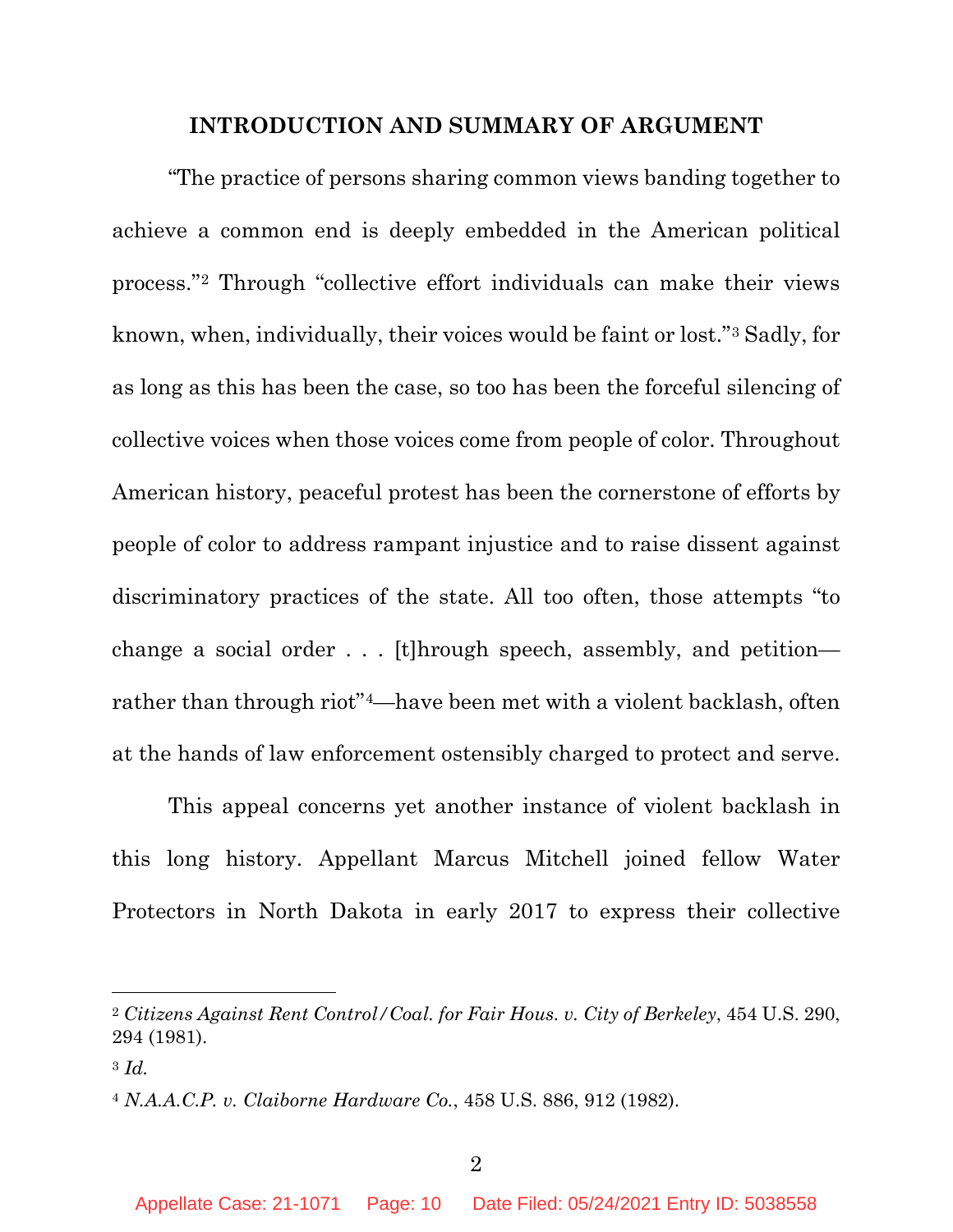opposition to the construction of the Dakota Access Pipeline and its potential impact on the Standing Rock Sioux Tribe. While standing in solidarity with other peaceful protestors attempting to protect Native American ancestral lands, burial sites, and natural resources, officers fired upon Appellant with "less-lethal" rounds. These rounds struck the back of Appellant's head, his leg, and a "bean bag" shattered his eye socket and became lodged in his eye. Appellant thereafter sued the officers for violations of his First, Fourteenth, and Fourth Amendment rights. Despite the gross concerns raised by Appellant in his lawsuit against the officers, the district court denied Appellant any relief and dismissed all of his claims without leave to amend. As so often happens, the district court failed to acknowledge the threat to Appellant's constitutional rights, giving them only the most cursory of consideration.

<span id="page-10-0"></span>It is in this context that amicus writes to emphasize two points.

*First*, the district court's opinion minimizes the racial discrimination underlying Appellant's claims by ignoring the facts, history, and context of protests by people of color. Not only does that context show, as Appellant alleged, a disparity in the treatment of protestors of color by law enforcement, but it also demonstrates an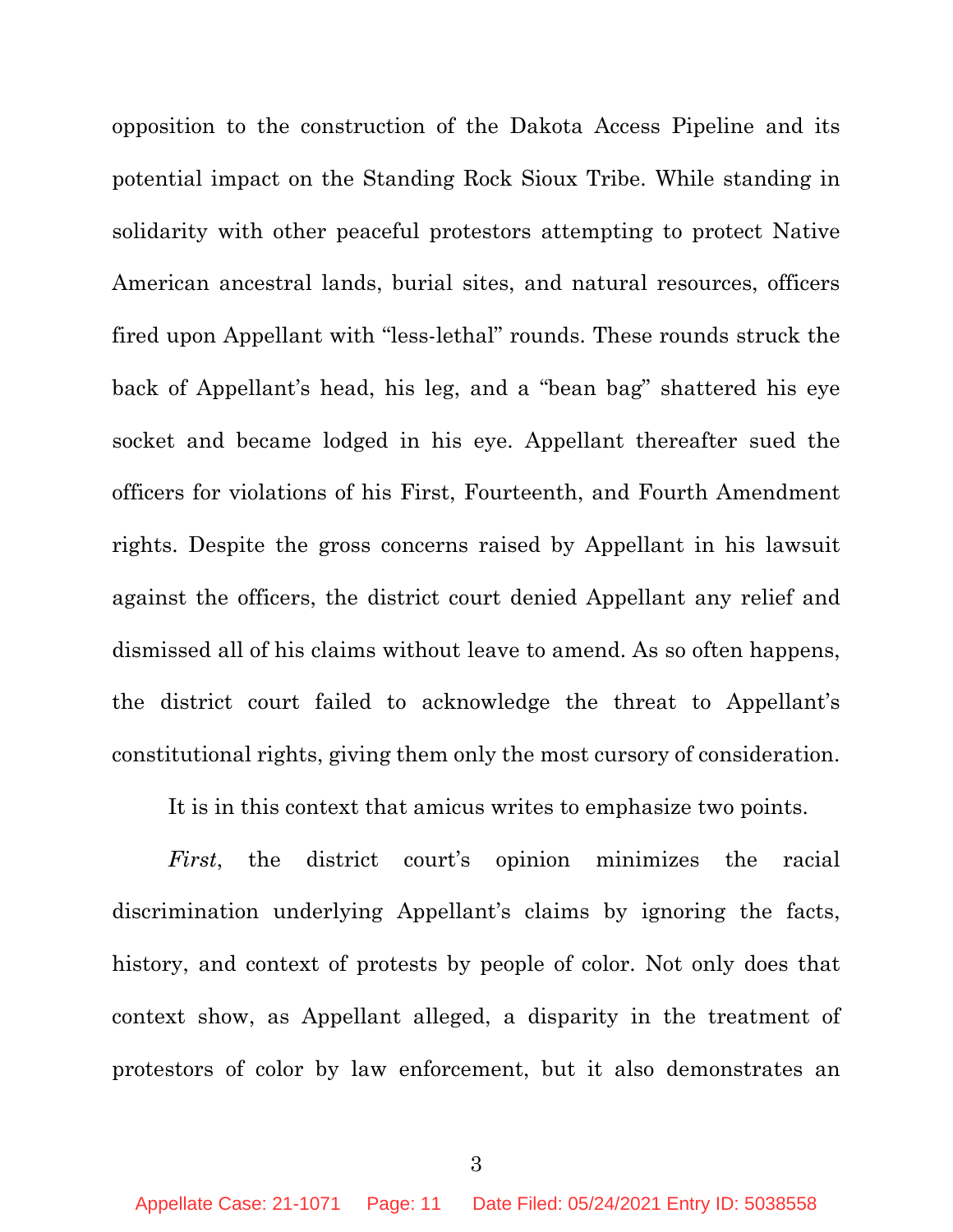increasingly militarized and brutal response to such protests not seen at protests led by predominantly white individuals. In dismissing this context as "mere slander," the district court erroneously failed to grapple with the serious First and Fourteenth Amendment implications of this case.

<span id="page-11-0"></span>*Second*, the district court's opinion is irreconcilable with Fourth Amendment principles and fails to consider the serious harm the weapons used against Appellant and his fellow protestors can and often do inflict.

For these reasons, and for the reasons stated in Appellant's brief, the district court's opinion should be reversed.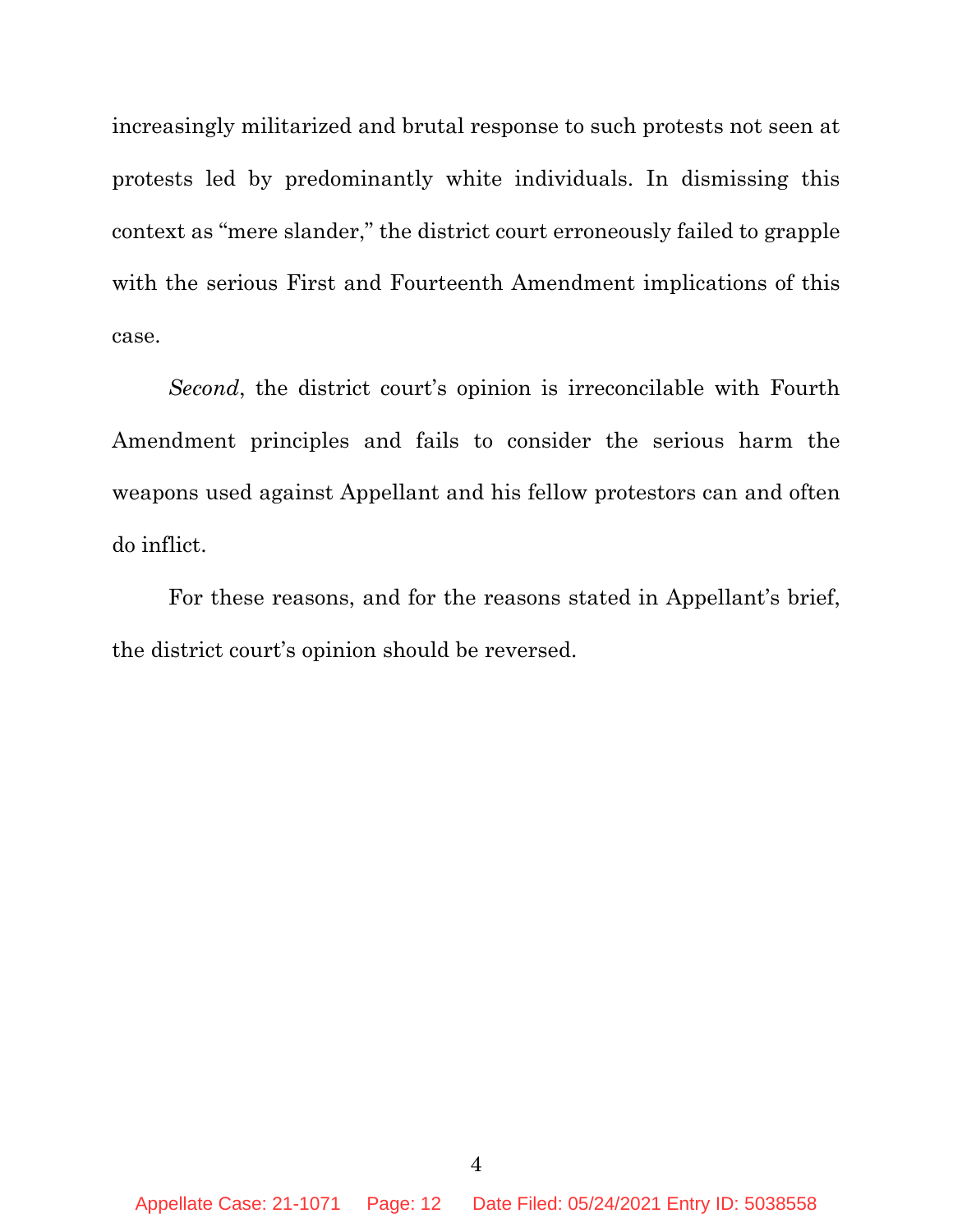#### **ARGUMENT**

# <span id="page-12-1"></span><span id="page-12-0"></span>**I. THE DISTRICT COURT'S OPINION IGNORES THE FACTS, HISTORY, AND CONTEXT OF PROTESTS BY PEOPLE OF COLOR**

"Those who won our independence by revolution" believed "in the power of reason as applied through public discussion" and "eschewed silence coerced by law."[5](#page-12-4) Because they understood that freedom to speak—*particularly* in opposition to government action—is an "indispensable condition . . . of nearly every other form of freedom,"[6](#page-12-5) the Framers "amended the Constitution so that free speech and assembly should be guaranteed."[7](#page-12-6) So when Marcus Mitchell assembled with Water Protectors on the Backwater Bridge to pray and peacefully protest the government's construction of the Dakota Access Pipeline on tribal land, he was acting within the heartland of the rights guaranteed to him by the First Amendment. And when Mitchell, a member of the Navajo Nation, was shot in the face on account of his peaceful protest, he suffered not only a grave violation of the First Amendment, but also a grievous

<span id="page-12-4"></span><span id="page-12-3"></span><sup>5</sup> *Whitney v. California*, 274 U.S. 357, 377 (1927) (Brandeis, J., concurring), *overruled on other grounds by Brandenburg v. Ohio*, 395 U.S. 444 (1969).

<span id="page-12-5"></span><span id="page-12-2"></span><sup>6</sup> *Palko v. Connecticut*, 302 U.S. 319, 327 (1937) (Cardozo, J.), *overruled on other grounds by Benton v. Maryland*, 395 U.S. 784 (1969).

<span id="page-12-6"></span><sup>7</sup> *Whitney*, 274 U.S. at 376 (Brandeis, J., concurring).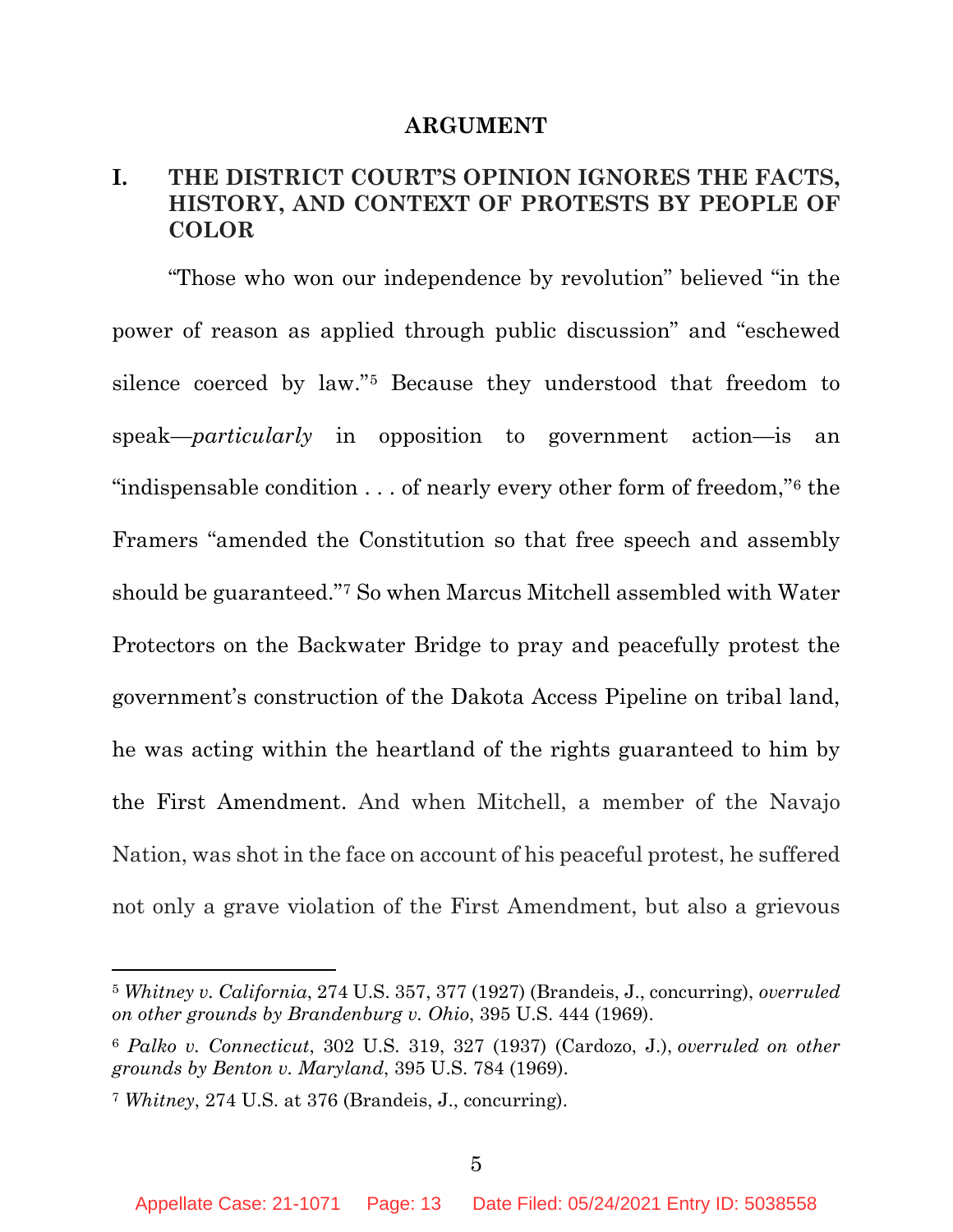violation of the Equal Protection Clause experienced by untold numbers of people of color who have faced state violence for exercising their rights to speak, assemble, and petition for redress of grievances.

The Equal Protection Clause forbids government action "based on an unjustifiable standard such as race, religion, or other arbitrary classification."[8](#page-13-3) Its relationship with the First Amendment, particularly with respect to racial equality, is "bi-directional and stereoscopic."<sup>[9](#page-13-4)</sup> While it is undeniable that every movement toward equality for people of color has been prompted by their exercise of the First Amendment rights to speech and assembly, it is equally true that the exercise of First Amendment rights by people of color has been met with unjustifiable violence that has rarely, if ever, been applied to white protestors. Law enforcement's "brutalization of Black protestors is part and parcel of our country's ugly racial history."[10](#page-13-5) And "the military tactics . . . used in North Dakota are reminiscent of the tactics used against [Black] civil

<span id="page-13-3"></span><span id="page-13-0"></span><sup>8</sup> *United States v. Armstrong*, 517 U.S. 456, 464 (1996).

<span id="page-13-4"></span><span id="page-13-2"></span><sup>9</sup> Timothy Zick, *The Dynamic Relationship Between Freedom of Speech and Equality*, 12 DUKE J. OF CONST. L. & PUB. POL'Y 13, 17 (2016).

<span id="page-13-5"></span><span id="page-13-1"></span><sup>10</sup> Tasnim Motala, *"Foreseeable Violence" & Black Lives Matter: How* McKesson *Can Stifle a Movement*, 73 STAN. L. REV. ONLINE 61, 64 (2020).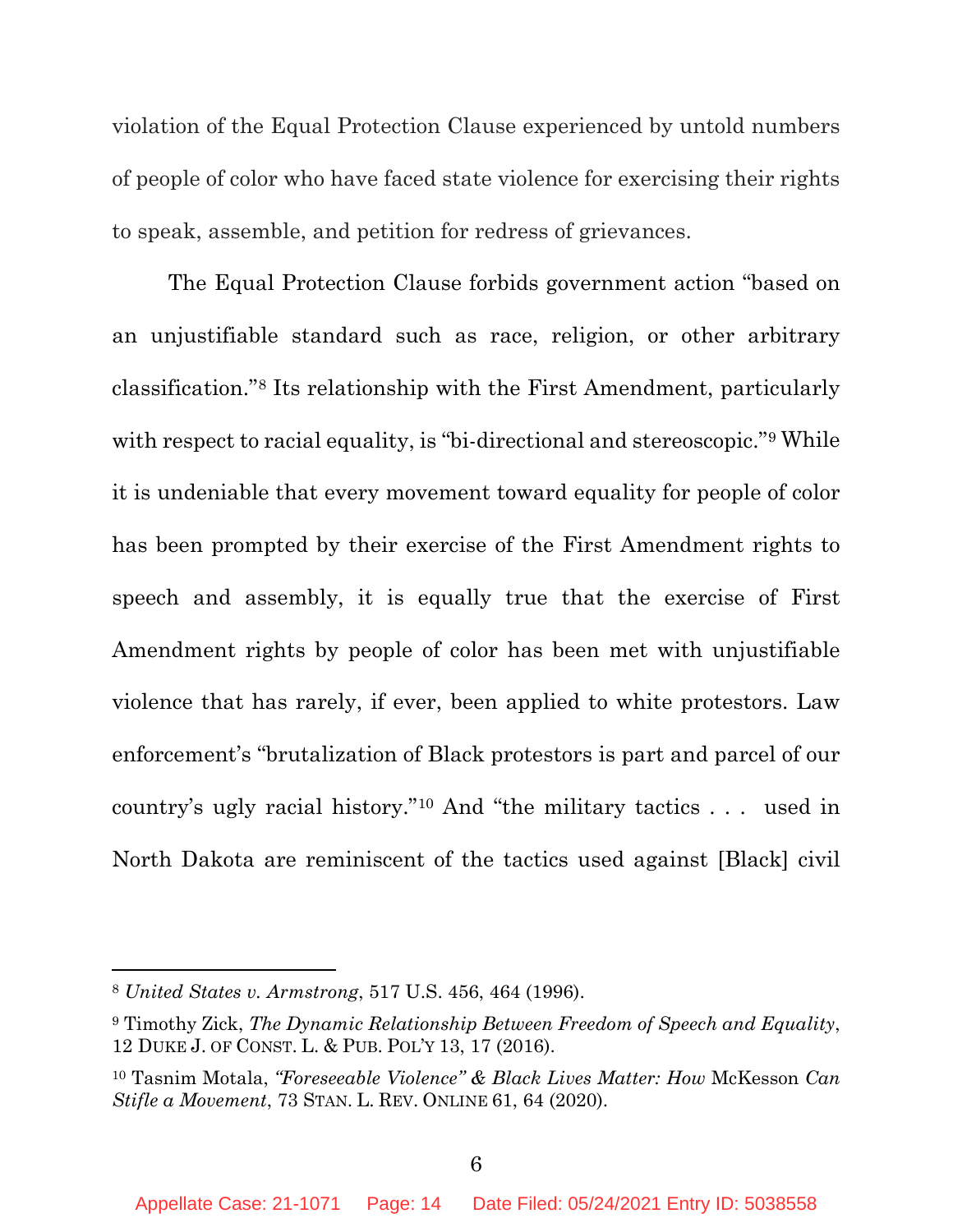rights protestors during the civil rights movement some 50 years ago."[11](#page-14-3) Given this historical context, in addition to the facts detailed in Appellant's Complaint,<sup>[12](#page-14-4)</sup> this case raises serious issues under both the First Amendment and the Equal Protection Clause that demanded thorough consideration by the district court.

### <span id="page-14-0"></span>**A. Law Enforcement Has Responded To Protests By People Of Color With Unwarranted Violence.**

For the first two centuries of their existence in this country, Black people were denied any freedom of speech or assembly. The Constitution did not recognize them as citizens to whom the Bill of Rights could apply,[13](#page-14-5) and the "Black Codes" enacted by many states expressly forbid "Blacks to . . . hold any religious meetings, or to attend any gatherings whatsoever, upon threat of lashings, hangings or torture."<sup>[14](#page-14-6)</sup> Native Americans were likewise regarded as "an inferior race of people, without

<span id="page-14-3"></span><sup>11</sup> Letter from Dave Archambault II, Chairman, Standing Rock Sioux Tribe, to Att'y Gen. Loretta Lynch (Oct. 24, 2016).

<span id="page-14-4"></span><sup>12</sup> Compl. ¶¶ 28-41, 88-93.

<span id="page-14-5"></span><span id="page-14-1"></span><sup>13</sup> *Dred Scott v. Sandford*, 60 U.S. 393, 407 (1857) (finding it "too clear for dispute, that the enslaved African race were not intended to be included" in the Constitution and thus "had no rights which the white man was bound to respect"), *superseded by constitutional amendments* (1868).

<span id="page-14-6"></span><span id="page-14-2"></span><sup>14</sup> Justin Hansford, *The First Amendment Freedom of Assembly as a Racial Project*, 127 YALE L.J. F. 685, 692 (2018).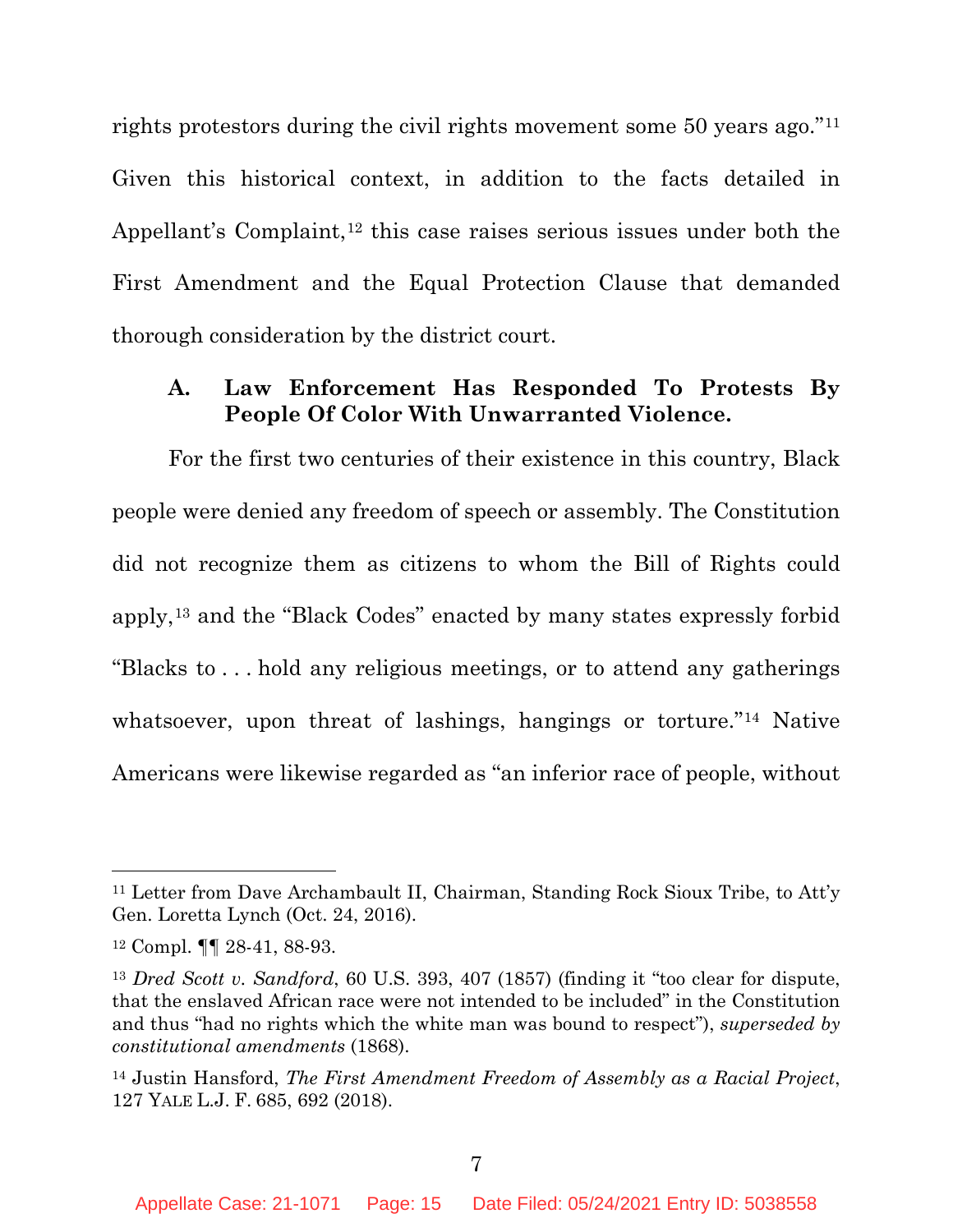the privileges of citizens"[15](#page-15-2) such as First Amendment protection. After centuries of *de jure* denial of First Amendment rights to people of color, the Fourteenth Amendment and the Indian Citizenship Act granted all persons born in this country—including Black and Native people birthright citizenship and the privileges and immunities attendant to citizenship. But even after the law formally recognized that all persons within the United States possess rights to speech and assembly, the exercise of these rights by people of color has been met with virulent oppression. The brutality that began with indiscriminate vigilante violence during Reconstruction transformed to the dogs and water hoses of the 1960s to the tanks and military-style weapons faced by Water Protectors at the Backwater Bridge.

#### **1. Reconstruction**

<span id="page-15-0"></span>The death of slavery in the United States ushered in a time of hope for Black people, who immediately began to exercise their rights to assemble and speak out in favor of expanded rights. Unfortunately, that hope was almost immediately crushed by those who refused to accept the equality of Black citizens.

<span id="page-15-2"></span><span id="page-15-1"></span><sup>15</sup> *Johnson v. M'Intosh*, 21 U.S. 543, 569 (1823).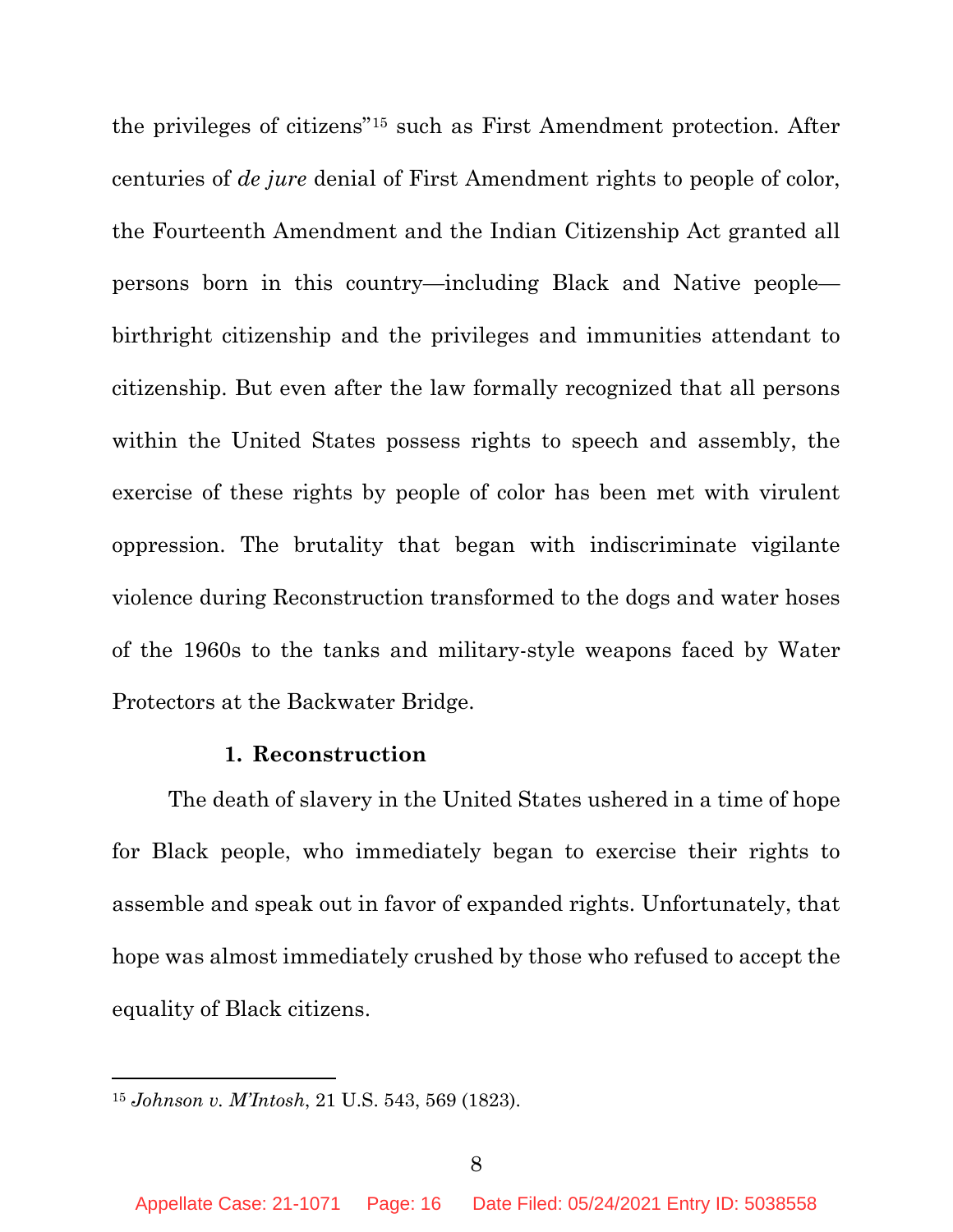In the immediate aftermath of the Civil War, Louisiana convened a convention at the Mechanics' Institute in New Orleans to amend its state constitution. A group of Black men, including many Black war veterans, staged a demonstration outside of the Institute in support of Black suffrage and repeal of the discriminatory Black Codes.[16](#page-16-2) The demonstration was peaceful; protestors held American flags and danced to the music of a marching band. This exercise of First Amendment rights outraged "a white mob, backed by police, many of them Confederate veterans," who responded with unhinged violence:

> The whites stomped, kicked, and clubbed the black marchers mercilessly. Policemen smashed the Institute's windows and fired into it indiscriminately until the floor grew slick with blood. When blacks inside shook a white flag from a window, the white policemen ignored it and invaded the building. They emptied their revolvers on the convention delegates, who desperately sought to escape. Some leapt from windows and were shot dead when they landed. Those lying wounded on the ground were stabbed repeatedly, their skulls bashed in with brickbats. The sadism was so wanton that men who kneeled and prayed for mercy were killed instantly, while dead bodies were stabbed and mutilated.[17](#page-16-3)

<span id="page-16-2"></span><span id="page-16-0"></span><sup>16</sup> Bryan Stevenson, *A Presumption of Guilt: The Legacy of America's History of Racial Injustice, in* POLICING THE BLACK MAN: ARREST, PROSECUTION, AND IMPRISONMENT 10 (Angela J. Davis ed., 2017).

<span id="page-16-3"></span><span id="page-16-1"></span><sup>17</sup> Ron Chernow, GRANT 574–75 (2017).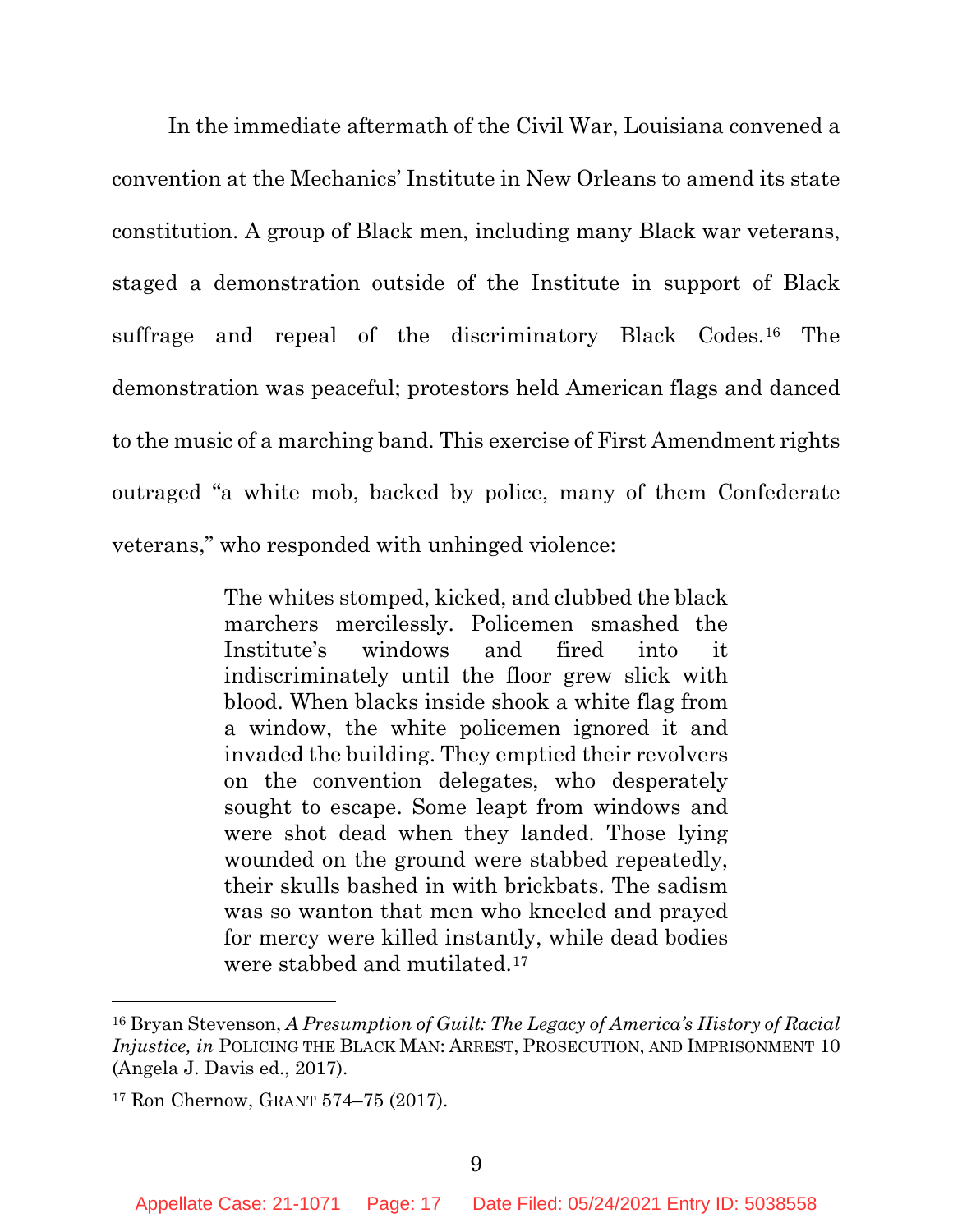The brutal response to Black speech and assembly left 48 people dead and at least 200 wounded.[18](#page-17-3) 

Native American protests drew a similar level of racial hatred during this period. In 1890, in the largest deployment of the military since the Civil War, federal troops and National Guard units arrived in the Northern Plains to quash a new political and religious movement among the Lakota, Dakota, and other Tribes referred to as the Ghost Dance.[19](#page-17-4) The Ghost Dance was a movement of resistance to the Dawes Act, which allowed the federal government to seize and break up tribal lands.[20](#page-17-5) The movement protested "the final destruction of Native culture," including the "appropriation of Tribal lands" and "the annihilation of the great herds of buffalo," which had great economic and cultural significance for the Tribes.[21](#page-17-6) To stifle the widespread influence the movement had on Indigenous people, the United States government's

<span id="page-17-3"></span><span id="page-17-1"></span><sup>18</sup> Stevenson, *supra* note 8, at 11.

<span id="page-17-4"></span><span id="page-17-2"></span><sup>19</sup> Nick Estes, OUR HISTORY IS THE FUTURE: STANDING ROCK VERSUS THE DAKOTA ACCESS PIPELINE, AND THE LONG TRADITION OF INDIGENOUS RESISTANCE 127–28 (2019).

<span id="page-17-5"></span><sup>20</sup> *Id.* at 120.

<span id="page-17-6"></span><span id="page-17-0"></span><sup>21</sup> Alexander Lesser, *The Cultural Significance of the Ghost Dance*, 35 AM. ANTHROPOLOGY 108, 109 (1933),

https://anthrosource.onlinelibrary.wiley.com/doi/epdf/10.1525/aa.1933.35.1.02a0009 0.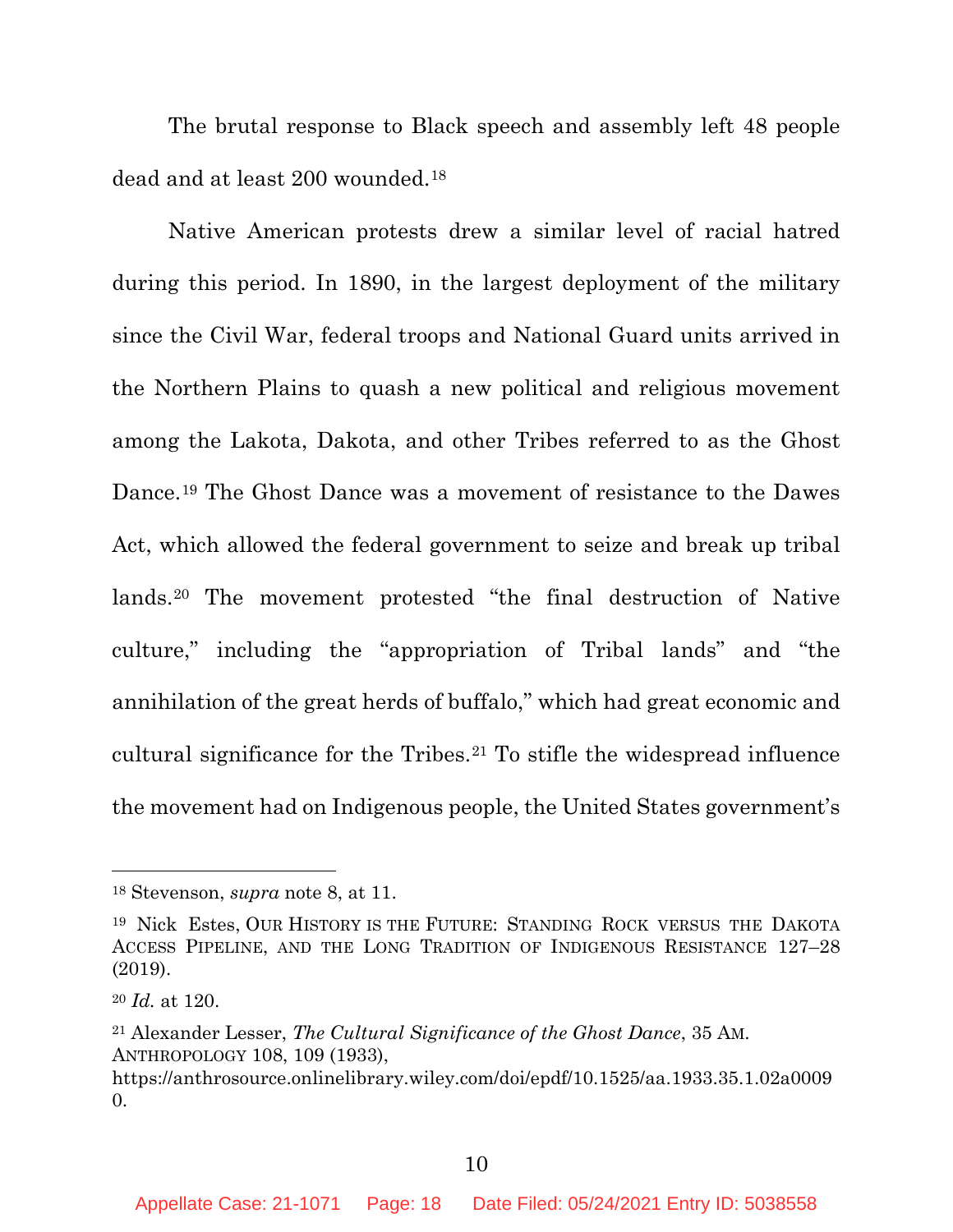Seventh Calvary massacred 270 to 300 Lakota people engaged in peaceful resistance, two-thirds of whom were women and children.[22](#page-18-4)

#### **2. Civil Rights Movement**

<span id="page-18-0"></span>The struggle for equality continued throughout the next century. And as those efforts organized, so too did the brutal response to them. The Civil Rights Movement of the 1950s and '60s was propelled by courageous "Black citizens [who] banded together and collectively expressed their dissatisfaction with a social structure that had denied them rights to equal treatment and respect."[23](#page-18-5) The Birmingham Campaign throughout the spring and summer of 1963, which involved "a series of lunch counter sit-ins, marches on City Hall, and boycotts on downtown merchants to protest segregation laws in the city," [24](#page-18-6) represented a turning point in the movement. The response to these nonviolent protests reflected the same brutality deployed against protestors a century before. But rather than spontaneous mob violence, the brutality came from uniformed state officers acting on official state

<span id="page-18-4"></span><span id="page-18-3"></span><sup>22</sup> Estes, *supra* note 18, at 128.

<span id="page-18-5"></span><span id="page-18-1"></span><sup>23</sup> *Claiborne Hardware*, 458 U.S. at 907–08.

<span id="page-18-6"></span><span id="page-18-2"></span><sup>24</sup> *The Birmingham Campaign*, PBS, http://www.pbs.org/black-culture/explore/civilrights-movement-birmingham-campaign/ (last visited Mar. 29, 2021).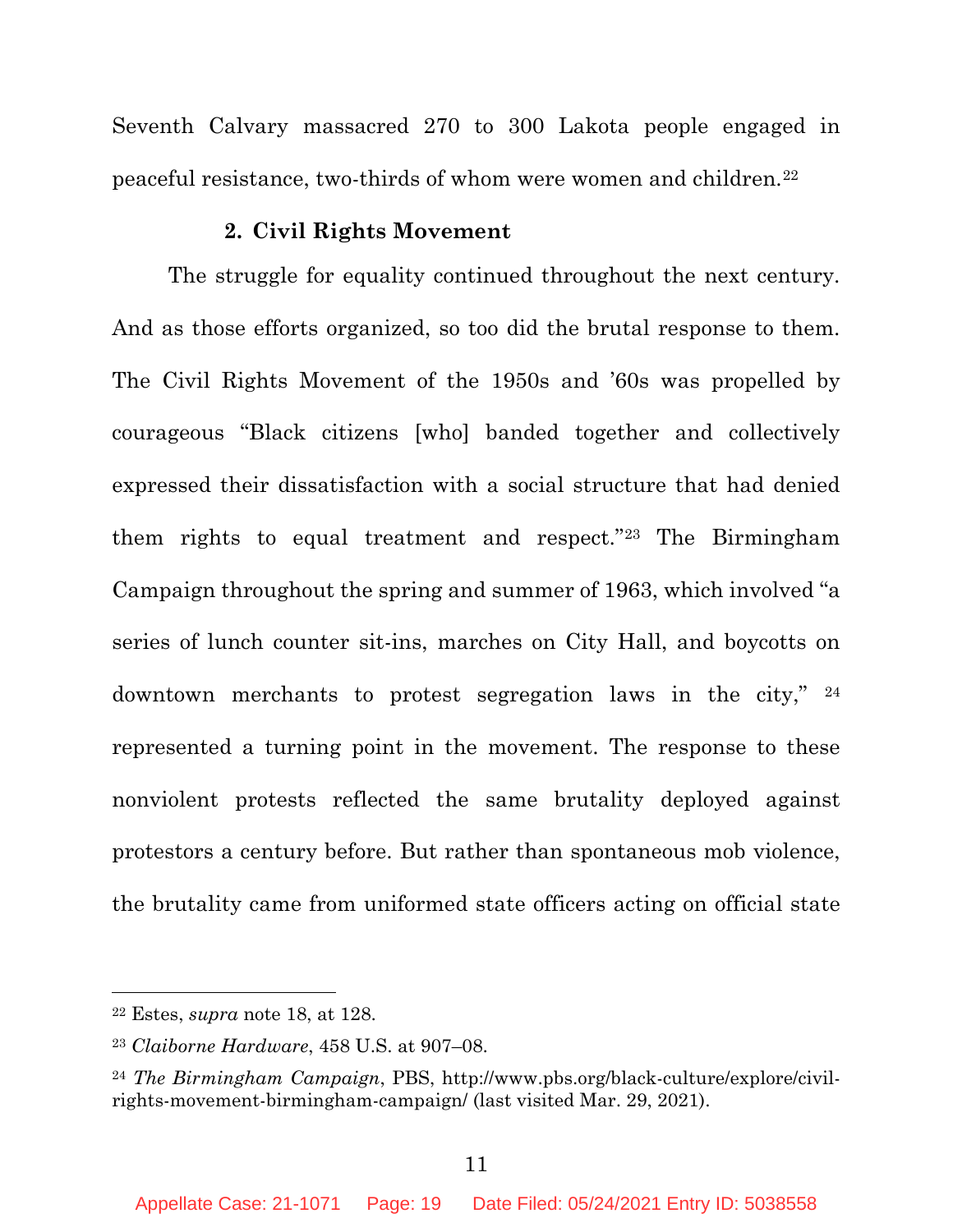orders. In response to peaceful protestors praying, singing, and marching, state officers waged war on those they were charged to protect and serve: "Americans saw nightly news coverage of Birmingham demonstrators being struck by police clubs, bitten by dogs, and knocked down by torrents of water strong enough to rip bark from trees."[25](#page-19-2)

Alabama would horrify the nation again two years later, when a group of approximately 600 protestors crossed the Edmond Pettus Bridge in Selma to protest the murder of Jimmie Lee Jackson by state police.[26](#page-19-3) At the base of the bridge, the protestors met "a wall of state troopers, wearing white helmets and slapping billy clubs in their hands" with sheriff deputies on horseback and white spectators waving Confederate flags "giddily anticipating a showdown."[27](#page-19-4) Governor George Wallace had ordered the troopers to "use whatever measures [were] necessary to prevent a march."[28](#page-19-5) The troopers obeyed, trampling the protestors with

<span id="page-19-5"></span><span id="page-19-4"></span><span id="page-19-0"></span><sup>27</sup> Christopher Klein, *How Selma's 'Bloody Sunday' Became a Turning Point in the Civil Rights Movement*, HISTORY (July 18, 2020), https://www.history.com/news/selma-bloody-sunday-attack-civil-rights-movement. <sup>28</sup> *Id.*

<span id="page-19-2"></span><span id="page-19-1"></span><sup>25</sup> Sarah Bullard, FREE AT LAST: A HISTORY OF THE CIVIL RIGHTS MOVEMENT AND THOSE WHO DIED IN THE STRUGGLE 430 (1993).

<span id="page-19-3"></span><sup>26</sup> *Id.*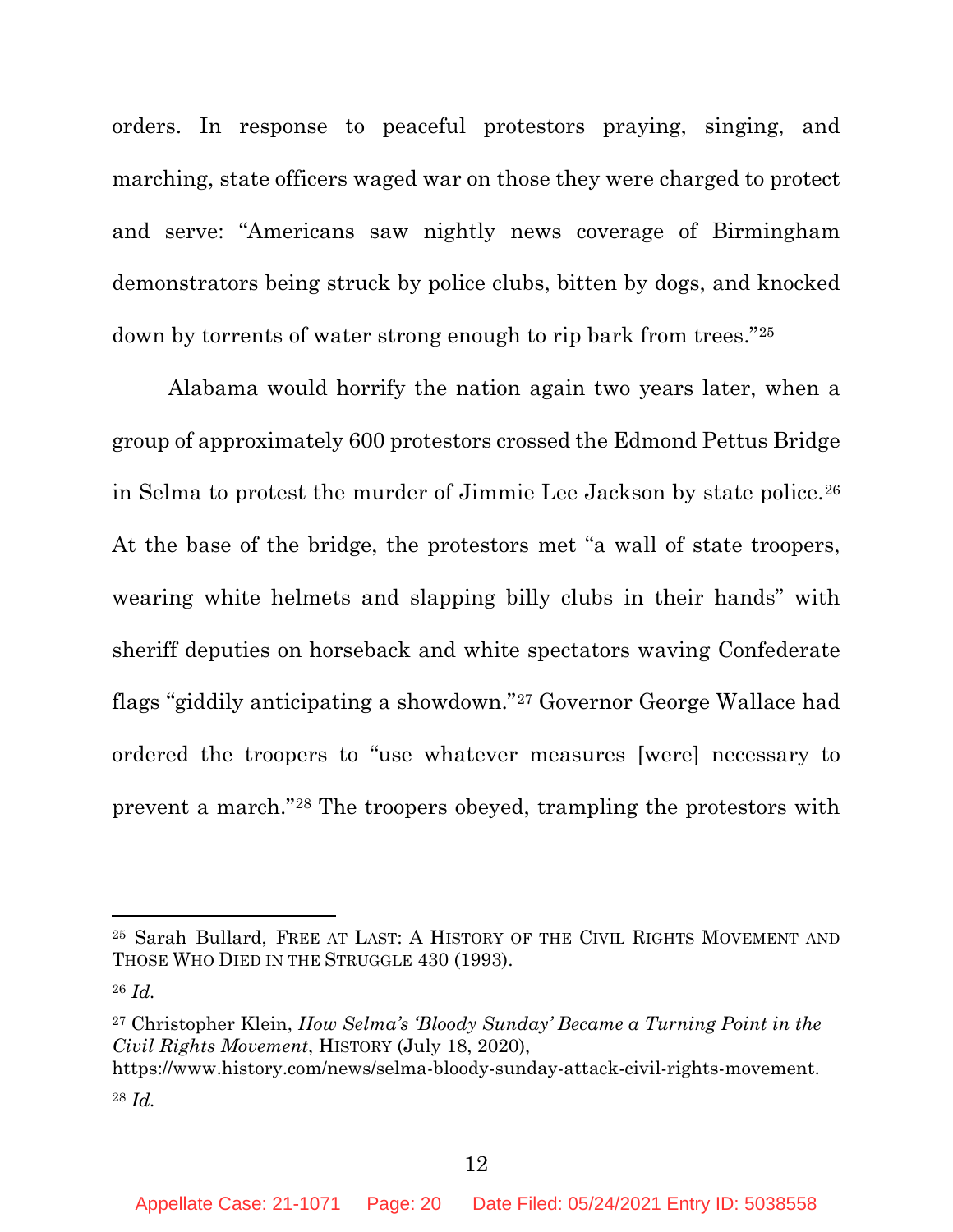horses and beating them with nightsticks.<sup>[29](#page-20-2)</sup> Thirty minutes after the carnage began, not a single Black person of the 600 who had gathered on the bridge "could . . . be seen walking the streets."[30](#page-20-3)

Indigenous protests also drew violent responses. In 1973, members of the American Indian Movement (AIM) in Rapid City, South Dakota attempted to raise concern regarding "vigilantes and the police" who victimized Native people and ongoing discrimination in housing and employment.[31](#page-20-4) In response, the mayor declared, "If [AIM] want[s] Rapid City to be as famous as Selma, Alabama [he] could take care of that in about 15 minutes."[32](#page-20-5) Thereafter, AIM members took to the streets in protest for thirty days.[33](#page-20-6) Street fights occurred, and riot cops were deployed, with hundreds beaten, arrested, and driven out of town.[34](#page-20-7) True to his word, the mayor joined in the melee.<sup>[35](#page-20-8)</sup>

- <span id="page-20-5"></span><sup>32</sup> *Id.*
- <span id="page-20-6"></span><sup>33</sup> *Id.*
- <span id="page-20-7"></span><sup>34</sup> *Id.*
- <span id="page-20-8"></span><sup>35</sup> *Id.*

<span id="page-20-2"></span><span id="page-20-1"></span><sup>29</sup> Taylor Branch, AT CANAAN'S EDGE: AMERICA IN THE KING YEARS 1965–68, at 51 (2006).

<span id="page-20-3"></span><sup>30</sup> *Id.* at 53.

<span id="page-20-4"></span><span id="page-20-0"></span><sup>31</sup> Estes, *supra* note 18, at 191.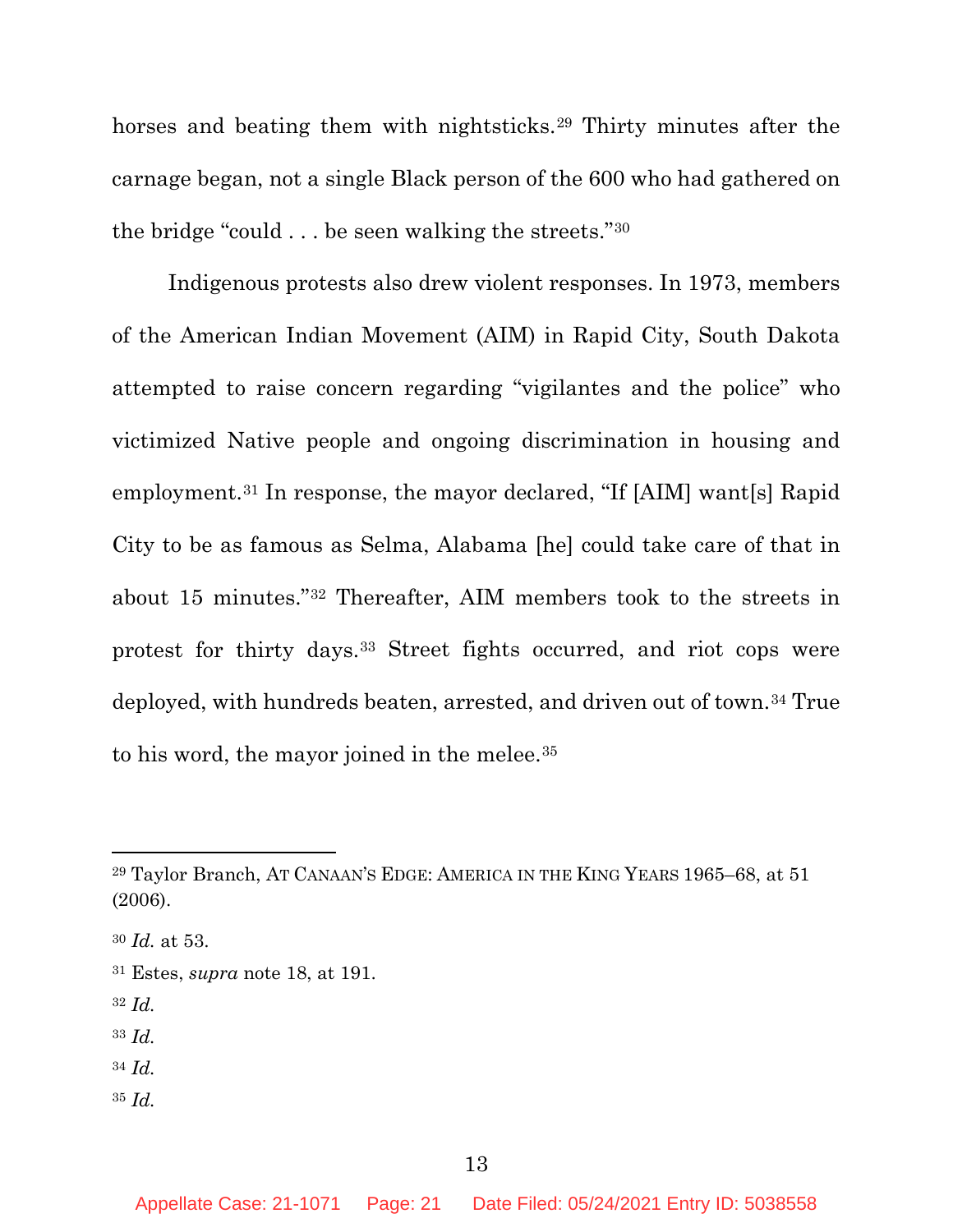### **3. Modern-Day Protests**

<span id="page-21-0"></span>The nightsticks, dogs, and pistols of the 1960s have graduated to the military tanks, chemical weapons, and semiautomatic firearms faced by the Water Protectors at the Backwater Bridge. The drift toward this militarized approach to quelling protest has its roots in the 1960s and the responses to the social unrest that swept the nation at the time.[36](#page-21-3) The uprising in the Watts neighborhood of Los Angeles, spurred by a traffic stop and altercation between white police officers and Black onlookers, is widely regarded as "the first major incident to nudge the United States toward more militaristic policing."[37](#page-21-4) In response to the Watts Uprising, the Los Angeles Police Department and other cities across the nation imposed a "rigid, hierarchical, and militaristic bureaucracy" to address civil arrest which was viewed as "guerrilla warfare."[38](#page-21-5) Subsequent years brought the proliferation of Special Weapons and Tactics (SWAT) teams that "employ[ed] quasi-military tactics, such as the targeting of "suspect"

<span id="page-21-3"></span><span id="page-21-2"></span><sup>36</sup> Radley Balko, RISE OF THE WARRIOR COP: THE MILITARIZATION OF AMERICA'S POLICE FORCES 59–61 (2013).

<span id="page-21-4"></span><span id="page-21-1"></span><sup>37</sup> *Id.* at 59; "[Militarization] is the process of arming, organizing, planning, training for, threatening, and sometimes implementing violent conflict." Peter B. Kraska, *Militarization and Policing*—*Its Relevance to 21st Century Police*, 1 POLICING 501, 507 (2007). POLICING 501, 507 (2007)

<span id="page-21-5"></span><sup>38</sup> Balko, *supra* note 35, at 46, 61.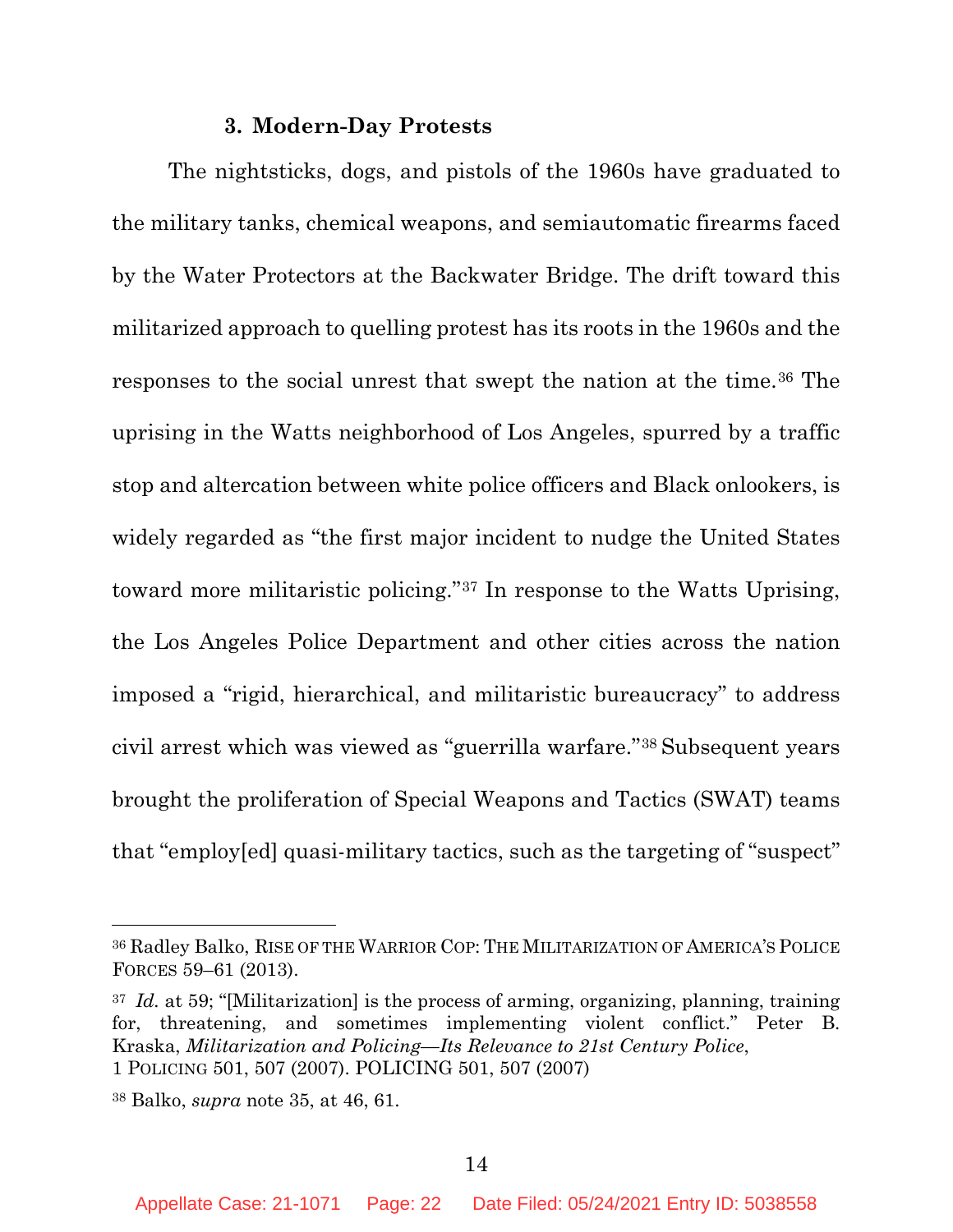populations and the "pacification" of high-crime areas through . . . the use of massive dragnet-style sweeps."[39](#page-22-4) These tactics were followed by federal initiatives that provided local police departments with excess military equipment and funds to purchase weapons of war for use in civilian law enforcement functions.[40](#page-22-5) All of this has resulted in "violent, excessive, and militaristic law enforcement responses" to protests by people of color that have played out repeatedly in recent years.<sup>[41](#page-22-6)</sup>

In 2014, Black residents of Ferguson, Missouri took to the streets to protest the police killing of unarmed teenager Michael Brown. From the outset, these protests were met with officers outfitted in riot gear and armed with semi-automatic rifles.[42](#page-22-7) In the days and weeks that followed, law enforcement employed "tanks, armored vehicles and other militarystyle armaments, and placed the town under siege in response to largely

<span id="page-22-4"></span><span id="page-22-3"></span><sup>39</sup> Ron Daniels, *The Crisis of Police Brutality & Misconduct in America*, *in* POLICE BRUTALITY: AN ANTHOLOGY 249 (Jill Nelson ed., 2000).

<span id="page-22-5"></span><span id="page-22-0"></span><sup>40</sup> Jonathan Mummolo, *Militarization Fails to Enhance Police Safety or Reduce Crime But May Harm Police Reputation*, 115 PROC. NAT'L ACAD. SCI. 9181, 9182 (2018).

<span id="page-22-6"></span><span id="page-22-1"></span><sup>41</sup> Karen J. Pita Loor, *Tear Gas + Water Hoses + Dispersal Orders: The Fourth Amendment Endorses Brutality in Protest Policing*, 100 B.U. L. REV. 817, 820–21 (2020).

<span id="page-22-7"></span><span id="page-22-2"></span><sup>42</sup> *On the Streets of America: Human Rights Abuses in Ferguson,* AMNESTY INT'L (Oct. 23, 2014), https://www.amnestyusa.org/reports/on-the-streets-of-america-humanrights-abuses-in-ferguson/.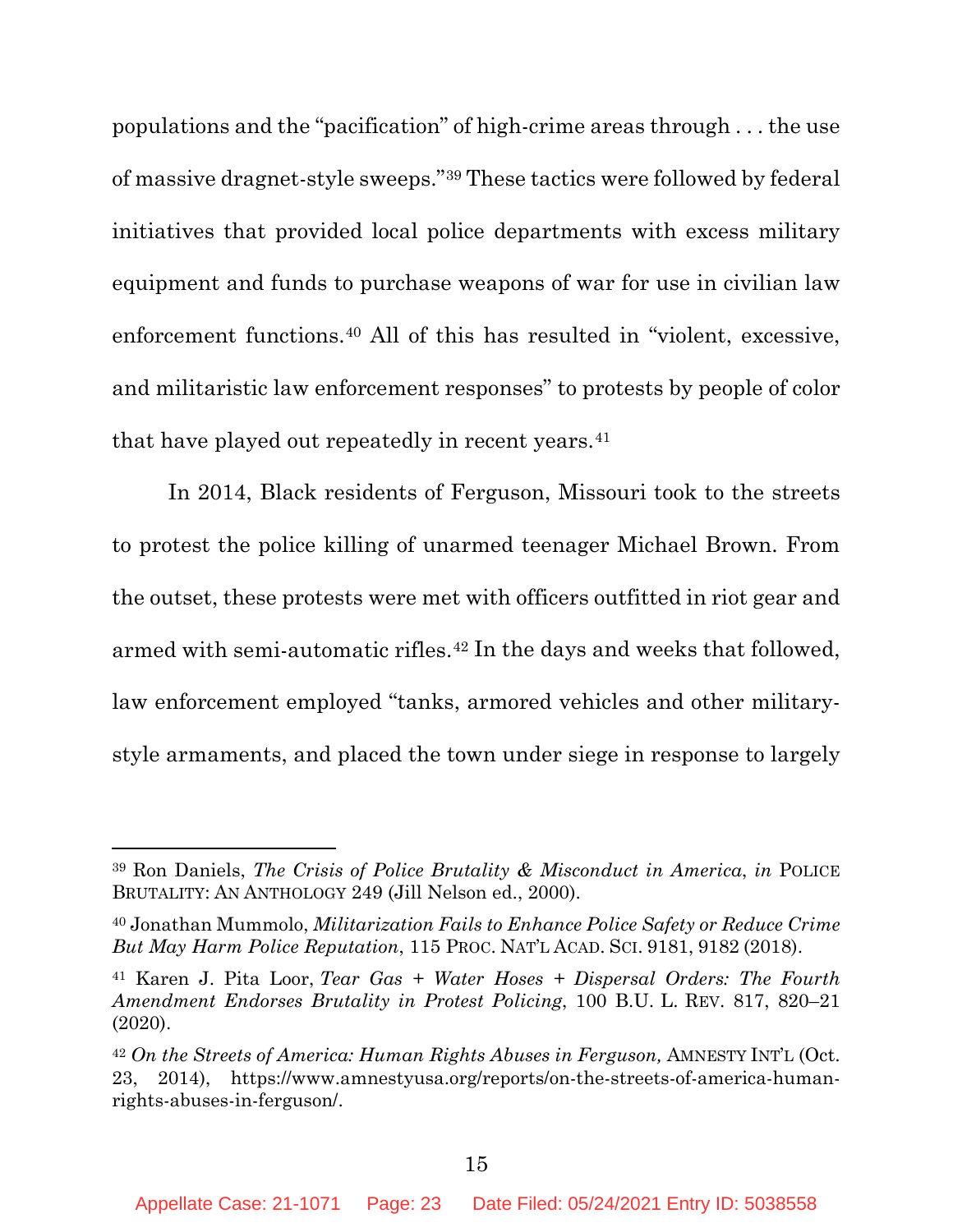peaceful protests."[43](#page-23-3) Officers sprayed tear gas indiscriminately and shot protestors and bystanders with rubber bullets and bean bag rounds.[44](#page-23-4) Social media flooded with "pictures of protestors with their hands up, many of whom where African American, covering their faces with bandanas to fight off tear gas while standing before police officers in riot gear near military grade tanks."[45](#page-23-5)

Similar protests and demonstrations followed the 2020 deaths of Breonna Taylor by Louisville, Kentucky police officers and George Floyd by a Minneapolis, Minnesota police officer. From New York City to Seattle and countless cities in between, "we saw peaceful protesters met with brute force. We saw cracked skulls and mass arrests, law enforcement pepper spraying its way through a peaceful demonstration."[46](#page-23-6)

<span id="page-23-3"></span><span id="page-23-2"></span><sup>43</sup> Justin Hansford & Meena Jagannath, *Ferguson to Geneva: Using the Human Rights Framework to Push Forward a Vision for Racial Justice in the United States After Ferguson*, 12 HASTINGS RACE & POVERTY L. J. 121, 131 (2015).

<span id="page-23-4"></span><sup>44</sup> *Id.* at 132.

<span id="page-23-5"></span><span id="page-23-0"></span><sup>45</sup> Abby Harrington, *Tanks and Rubber Bullets vs. Pussy Hats and High-Fives: A Comparative Look at the 2014 Ferguson Uprising and the 2017 Women's March on Washington*, 31 HASTINGS WOMEN'S L.J. 101, 101 (2020).

<span id="page-23-6"></span><span id="page-23-1"></span><sup>46</sup> Brakkton Booker, *Protests in White and Black, and the Different Response of Law Enforcement*, NPR (Jan. 07, 2021),

https://www.npr.org/2021/01/07/954568499/protests-in-white-and-black-and-thedifferent-response-of-law-enforcement.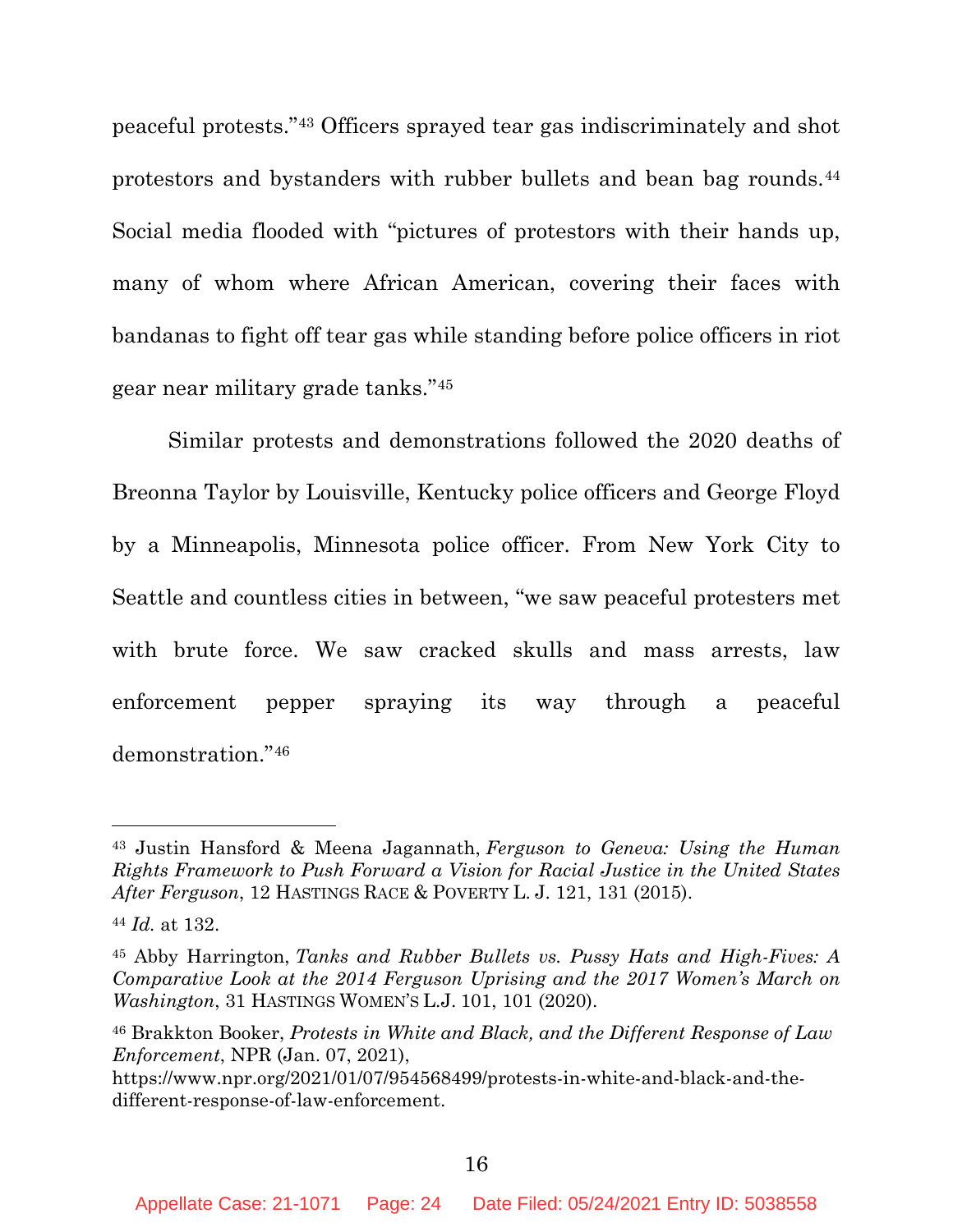In a particularly notable incident, various law enforcement agencies moved with "military precision" to remove Black Lives Matters protestors from Lafayette Park in Washington, D.C.[47](#page-24-2) Officers deployed several rounds of chemical irritants, rubber bullets, and sound cannons to remove peaceful Black Lives Matter protestors from a public park.[48](#page-24-3) The inordinate response to this seemingly commonplace protest was notably apparent:

> The dissonance between the show of civil obedience—a peaceable assembly petitioning its government for a redress of grievances—and the display of state power was unnerving. It wasn't exactly tanks in Tiananmen Square, but the potential for the armed troops to take what the military likes to call 'kinetic' action against a docile crowd grew by the minute.[49](#page-24-4)

This event was not isolated but is a representation of at least 950

incidents of police violence and brutality occurring at anti-racism

<span id="page-24-2"></span><span id="page-24-1"></span><sup>47</sup> Jonathan Allen, *Trump and Tear Gas in Lafayette Square: A Memo From the Protest Frontlines*, NBC NEWS (June 2, 2020),

https://www.nbcnews.com/politics/white-house/memo-front-lines-different-american1222066.

<span id="page-24-3"></span><span id="page-24-0"></span><sup>48</sup> *Civil Rights Groups Sue Trump, Barr For Tear-Gassing Protestors Outside White House*, ACLU D.C. (June 04, 2020, 3:45 PM), https://www.acludc.org/en/news/civilrights-groups-sue-trump-barr-tear-gassing-protesters-outside-white-house.

<span id="page-24-4"></span><sup>49</sup> Allen, *supra* note 46.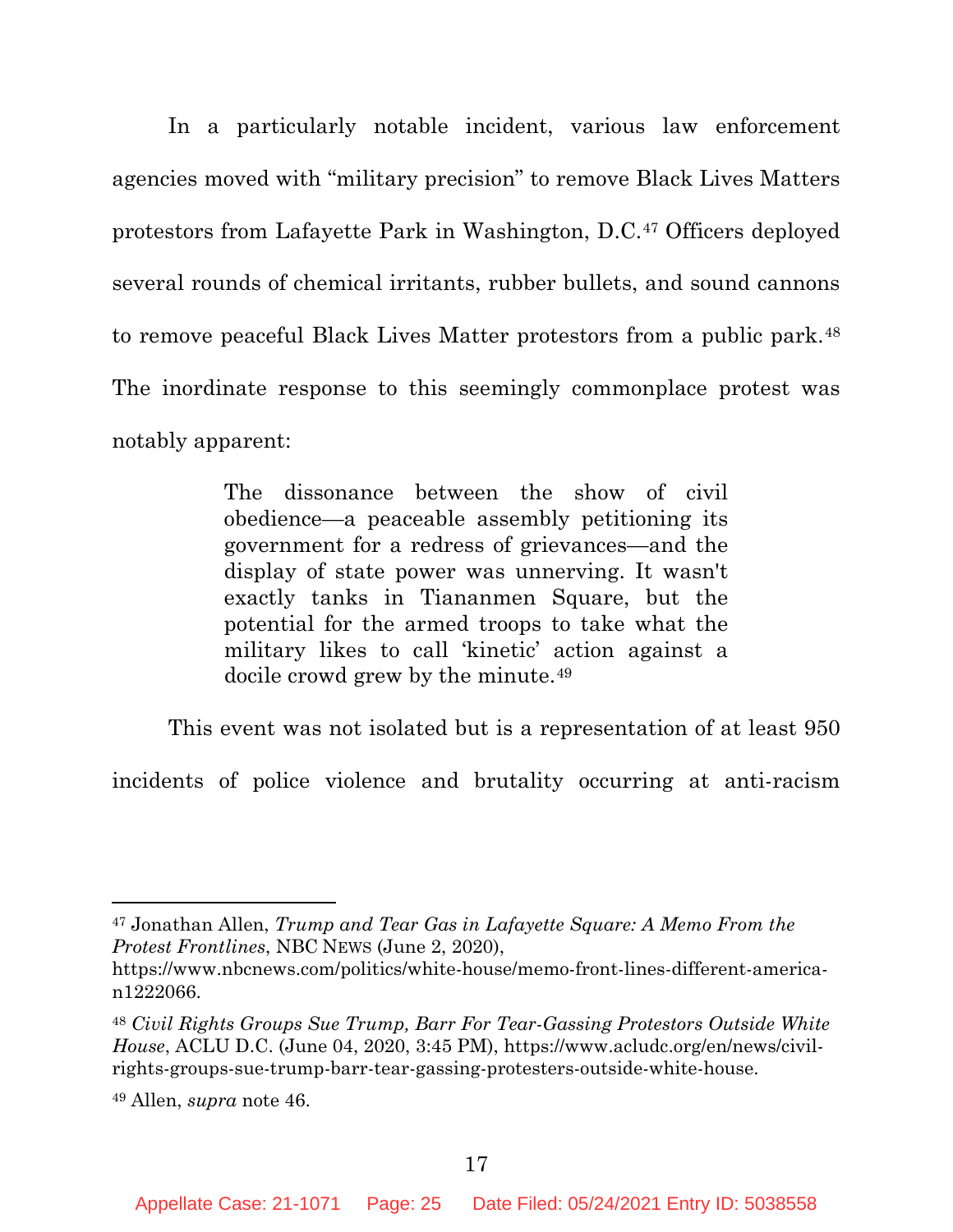protests in a five-month period in 2020 alone.[50](#page-25-3) This included more than 500 incidents of law enforcement using less-lethal rounds, pepper spray, and teargas on protesters.[51](#page-25-4)

### <span id="page-25-0"></span>**B. Law Enforcement Has** *Not* **Responded To Majority White Protests With Violence.**

The horrific violence employed against minority protests is made all the more vile—and constitutionally problematic—given the comparatively lax law enforcement response to majority white protests and riots. When 435,000 majority white protestors marched from the Capitol to the White House the day after Donald Trump's inauguration, the police showed them grace they would later deprive the several hundred protestors in Lafayette Square. Police "did not attempt to disperse the crowd, use chemical irritants, or make any arrests."<sup>[52](#page-25-5)</sup> Officers "worked to ensure the First Amendment rights of the protestors were protected, *even when the protestors engaged in protesting outside the bounds of their permits*."[53](#page-25-6) Law enforcement allowed protestors to move

<span id="page-25-3"></span><span id="page-25-2"></span><sup>50</sup> Tobi Thomas, Adam Gabbatt & Caelainn Barr, *Nearly 1,000 Instances of Police Brutality Recorded in US Anti-Racism Protests*, GUARDIAN (Oct. 29, 2020), https://www.theguardian.com/us-news/2020/oct/29/us-police-brutality-protest. <sup>51</sup> *Id.* 

<span id="page-25-5"></span><span id="page-25-4"></span><span id="page-25-1"></span><sup>52</sup> Harrington, *supra* note 44, at 123.

<span id="page-25-6"></span><sup>53</sup> *Id.* (emphasis added).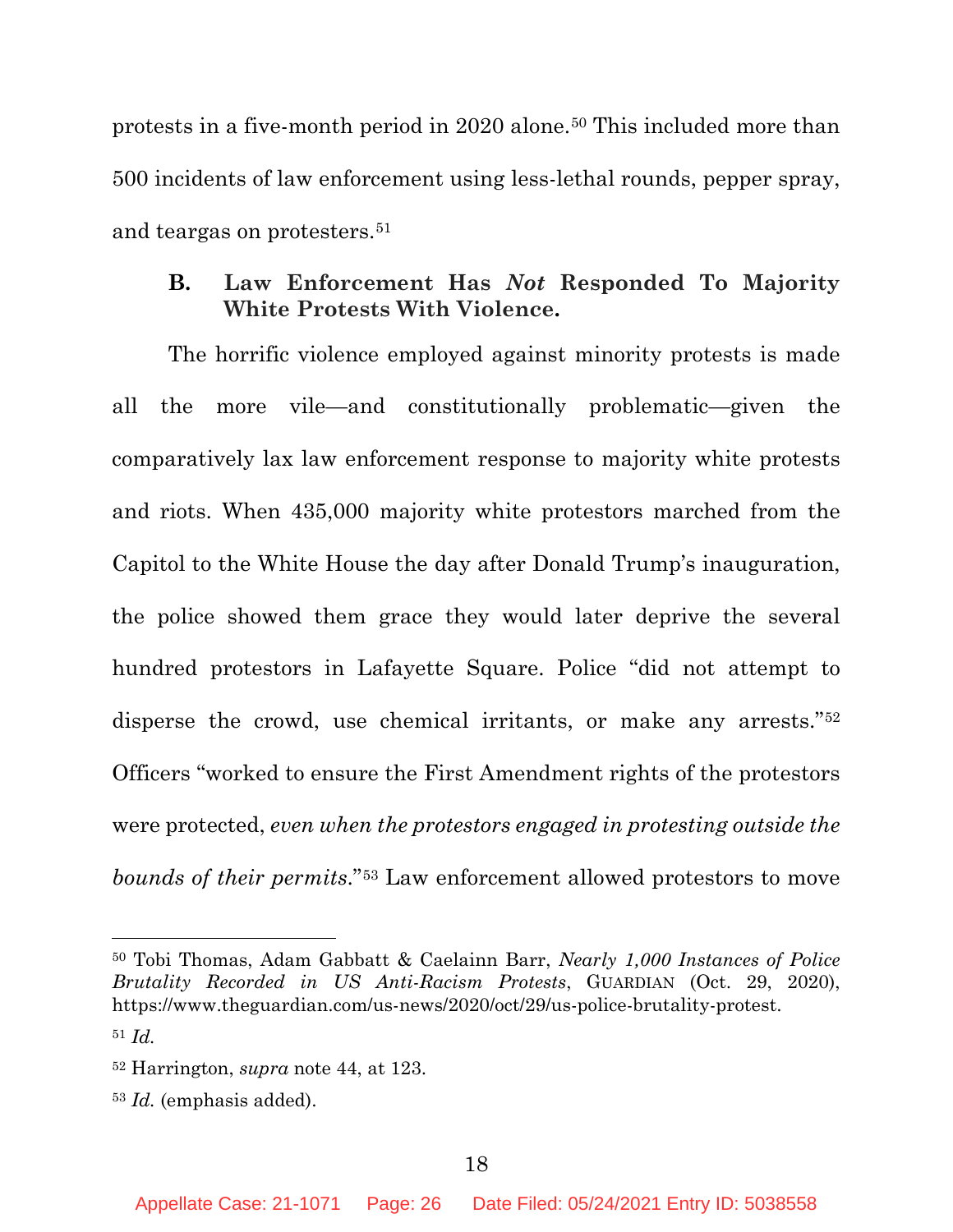freely, moved barriers, and engaged positively with protestors, giving them high-fives and taking pictures with them. "[A]rguably the police reaction was in part a result of the tendency to be lenient towards [white women]."[54](#page-26-1)

The passive law enforcement response to white protests persists even when white protesters are armed, violent, and confrontational. In 2017, white supremacists protested the removal of a confederate monument at the "Unite the Right" rally in Charlottesville, Virginia.<sup>[55](#page-26-2)</sup> Protestors, including self-identified Neo-Nazis, carried semi-automatic weapons and yelled anti-Semitic slogans. One of the Neo-Nazis drove his car into a crowd of counter protestors, killing a young woman.[56](#page-26-3) They beat another counter protestor with poles and shot at others.[57](#page-26-4) Despite the

<span id="page-26-4"></span><sup>57</sup> *Id.* 

<span id="page-26-1"></span><sup>54</sup> *Id.* at 125.

<span id="page-26-2"></span><span id="page-26-0"></span><sup>55</sup> Hansford, *supra* note 13, at 707.

<span id="page-26-3"></span><sup>56</sup> *Id.*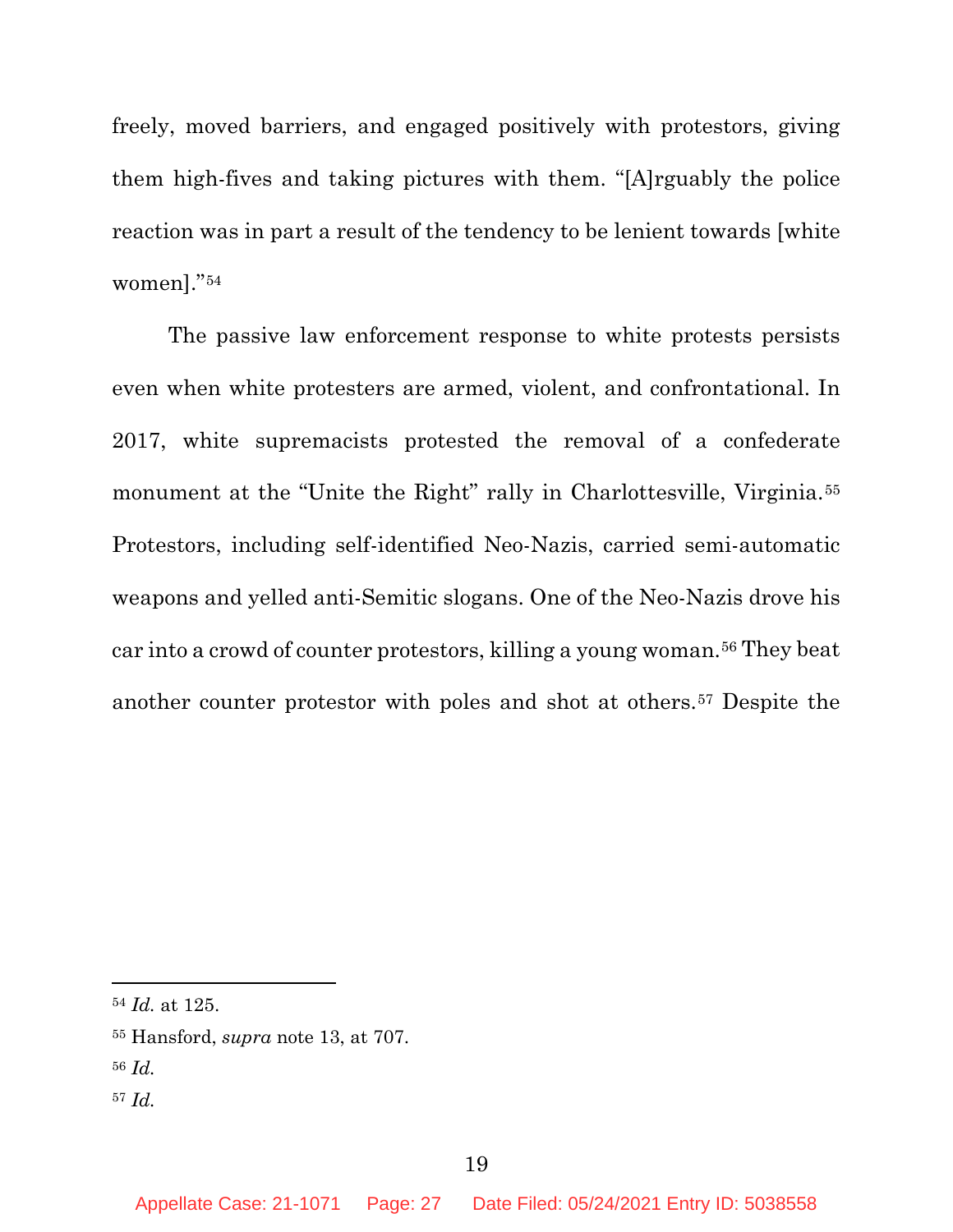large presence of people instigating violence,<sup>[58](#page-27-3)</sup> law enforcement remained passive, and no tanks, rubber bullets, or other such tactics were used.[59](#page-27-4)

A similar disparity in police response was brazenly apparent at the January 6, 2021 insurrection and attack on the United States Capitol. There, several hundred mostly white individuals stormed the U.S. Capitol building to attempt to overturn the presidential election.<sup>[60](#page-27-5)</sup> The rioters smashed windows, stole and destroyed government property, and shoved and beat police officers. Many of the protestors were armed despite Washington, D.C.'s laws against open carry—and wore tactical gear demonstrating their readiness for chaos and violence.[61](#page-27-6) Despite all of this, the rioters were met with a relatively peaceful response from law enforcement and were largely unobstructed as they pillaged the federal

<span id="page-27-3"></span><sup>58</sup> ("[Organizers] planned and coordinated the march of white nationalists and white supremacists in Charlottesville, provided videos on fighting techniques, and urged marchers to bring weapons such as semiautomatic rifles, handguns and knives. Most significantly, the defendants encouraged unlawful acts of violence, posting explicit calls for violence against protestors and making approving remarks about running over protestors with a vehicle, which in fact occurred."). Richard Ashby Wilson & Jordan Kiper, *Incitement in an Era of Populism: Updating* Brandenburg *After Charlottesville*, 5 U. PA. J.L. & PUB. AFF. 189, 193–94 (2020).

<span id="page-27-4"></span><span id="page-27-2"></span><span id="page-27-0"></span><sup>59</sup> Hansford, *supra* note 13, at 708.

<span id="page-27-5"></span><span id="page-27-1"></span><sup>60</sup> Rachel Chason & Samantha Smith, *Lafayette Square, Capitol Rallies Met Starkly Different Policing Response,* WASH. POST (Jan. 14, 2021),

https://www.washingtonpost.com/dc-md-va/interactive/2021/blm-protest-capitol-riotpolice-comparison/.

<span id="page-27-6"></span><sup>61</sup> *Id.*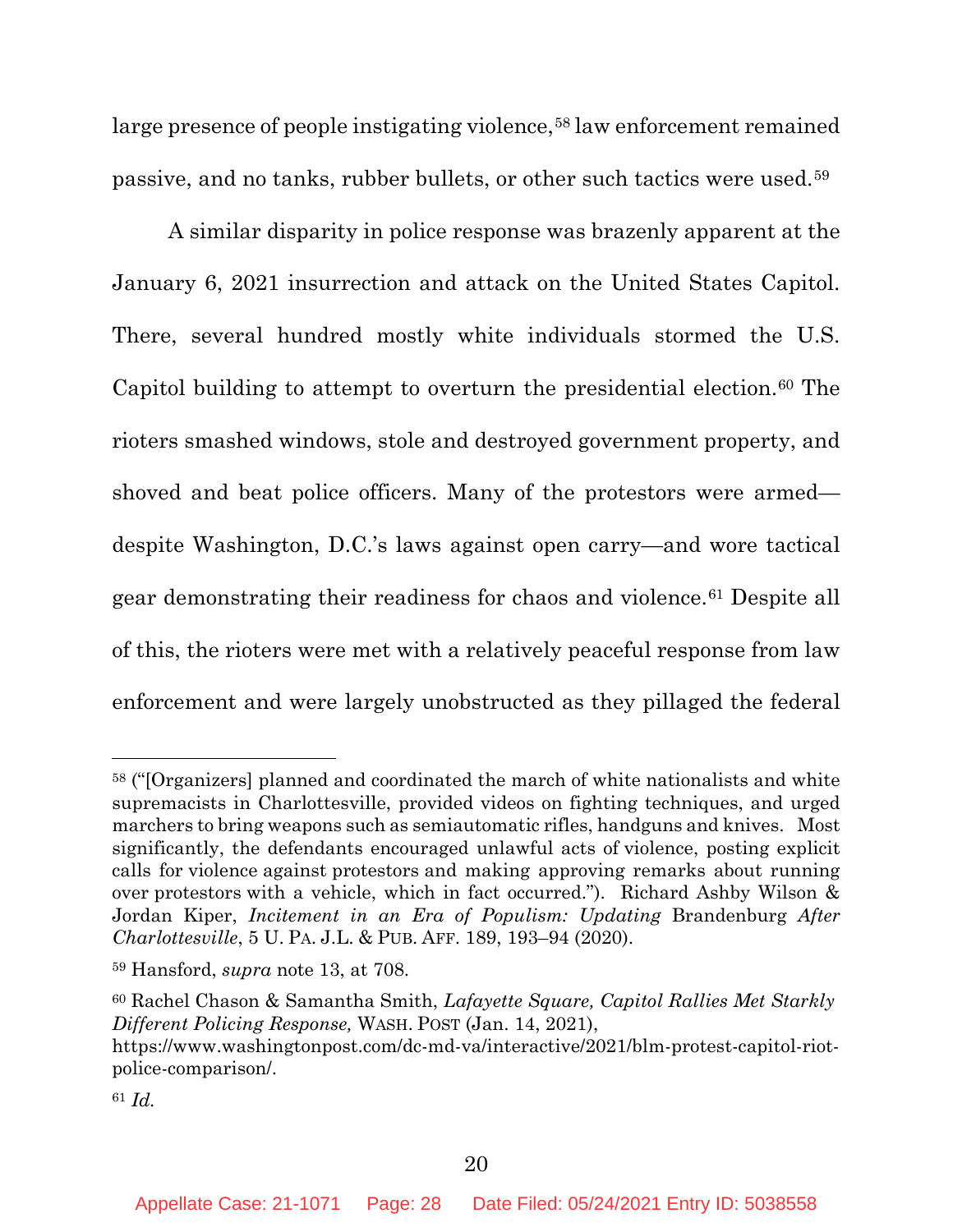building for hours.[62](#page-28-5) Several police officers posed for "selfies" and shook hands with the rioters.<sup>[63](#page-28-6)</sup> Police made only 14 arrests that day, largely for curfew violations and not for the violence committed at the U.S. Capitol.[64](#page-28-7)

This differential treatment of white protests as compared to protests by people of color—a dynamic displayed in the allegations of Appellant's Complaint—raises weighty First Amendment and equal protection concerns that the district failed to address. The excessive violence deployed against minority protestors also implicates the Fourth Amendment.

### <span id="page-28-0"></span>**II. THE DISTRICT COURT FAILED TO GIVE DUE CONSIDERATION TO MITCHELL'S FOURTH AMENDMENT CLAIM**

# <span id="page-28-1"></span>**A. The District Court's Analysis Is Irreconcilable With Fourth Amendment Principles.**

"The right to be free from excessive force is a clearly established right under the Fourth Amendment's prohibition against unreasonable

<span id="page-28-5"></span><span id="page-28-2"></span><sup>62</sup> Booker, *supra* note 45.

<span id="page-28-6"></span><span id="page-28-4"></span><sup>63</sup> Shaila Dewan, Neil MacFarquhar, Zolan Kanos-Young & Ali Watkins, *Police Failures Spur Resignations and Complaints of Double Standard,* N.Y. TIMES (Jan. 7, 2021), https://www.nytimes.com/2021/01/07/us/Capitol-cops-police.html.

<span id="page-28-7"></span><span id="page-28-3"></span><sup>64</sup> Chason & Smith, *supra* note 59.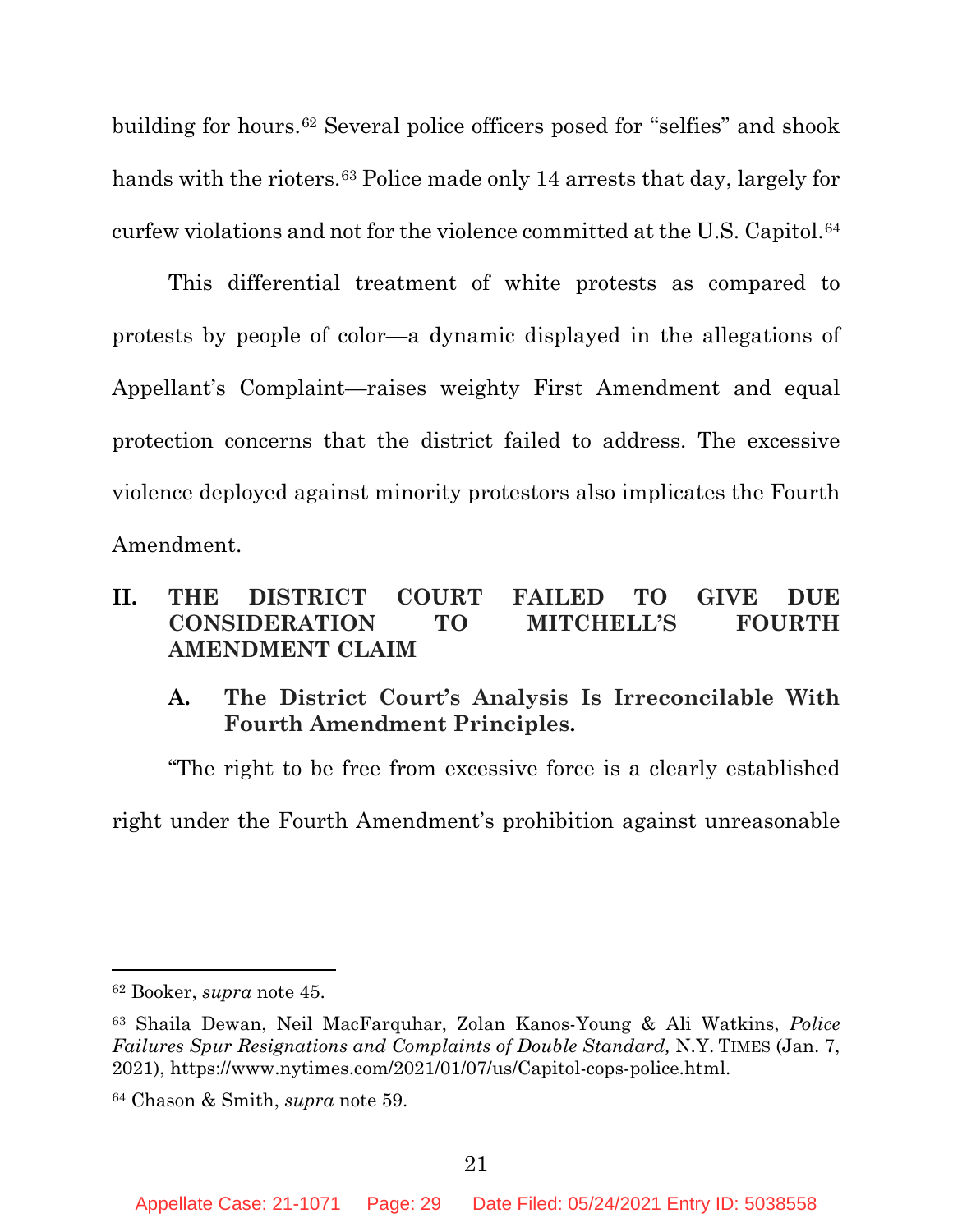seizures of the person."[65](#page-29-6) In determining the reasonableness of excessive force, courts must give "careful attention to the facts and circumstances of each particular case, including the severity of the crime at issue, whether the suspect poses an immediate threat to the safety of the officers or others, and whether he is actively resisting arrest or attempting to evade arrest by flight."[66](#page-29-7) And "[w]here activities protected under the First Amendment are involved, 'the requirements of the Fourth Amendment must be applied with scrupulous exactitude.'"[67](#page-29-8)

The district court did not undertake the proper Fourth Amendment analysis and gave no consideration of the First Amendment implications in this case. The district court instead dismissed Appellant's Fourth Amendment claim because of its observation that "law enforcement officers routinely and lawfully use less-lethal munitions to control crowds, even when individuals are peacefully protesting" and that Appellant "positioned himself in the exact line of fire."[68](#page-29-9) Because

<span id="page-29-6"></span><span id="page-29-4"></span><span id="page-29-1"></span><sup>65</sup> *Moore v. Indehar*, 514 F.3d 756, 759 (8th Cir. 2008) (quoting *Guite v. Wright*, 147 F.3d 747, 750 (8th Cir. 1998)).

<span id="page-29-7"></span><span id="page-29-0"></span><sup>66</sup> *Graham v. Connor*, 490 U.S. 386, 396 (1989).

<span id="page-29-8"></span><span id="page-29-5"></span><span id="page-29-2"></span><sup>67</sup> *Lamb v. City of Decatur*, 947 F. Supp. 1261, 1263 (C.D. Ill. 1996) (quoting *[Stanford](https://1.next.westlaw.com/Link/Document/FullText?findType=Y&serNum=1965125013&pubNum=0000708&originatingDoc=Idd907ea6565a11d9bf30d7fdf51b6bd4&refType=RP&fi=co_pp_sp_708_511&originationContext=document&transitionType=DocumentItem&contextData=(sc.Default)#co_pp_sp_708_511) v. [Texas,](https://1.next.westlaw.com/Link/Document/FullText?findType=Y&serNum=1965125013&pubNum=0000708&originatingDoc=Idd907ea6565a11d9bf30d7fdf51b6bd4&refType=RP&fi=co_pp_sp_708_511&originationContext=document&transitionType=DocumentItem&contextData=(sc.Default)#co_pp_sp_708_511)* 379 U.S. 476, 485 (1965)).

<span id="page-29-9"></span><span id="page-29-3"></span><sup>68</sup> *Mitchell v. Kirchmeier*, No. 1:19-cv-149, 2020 WL 8073625, at \*7 (D.N.D. Dec. 10, 2020).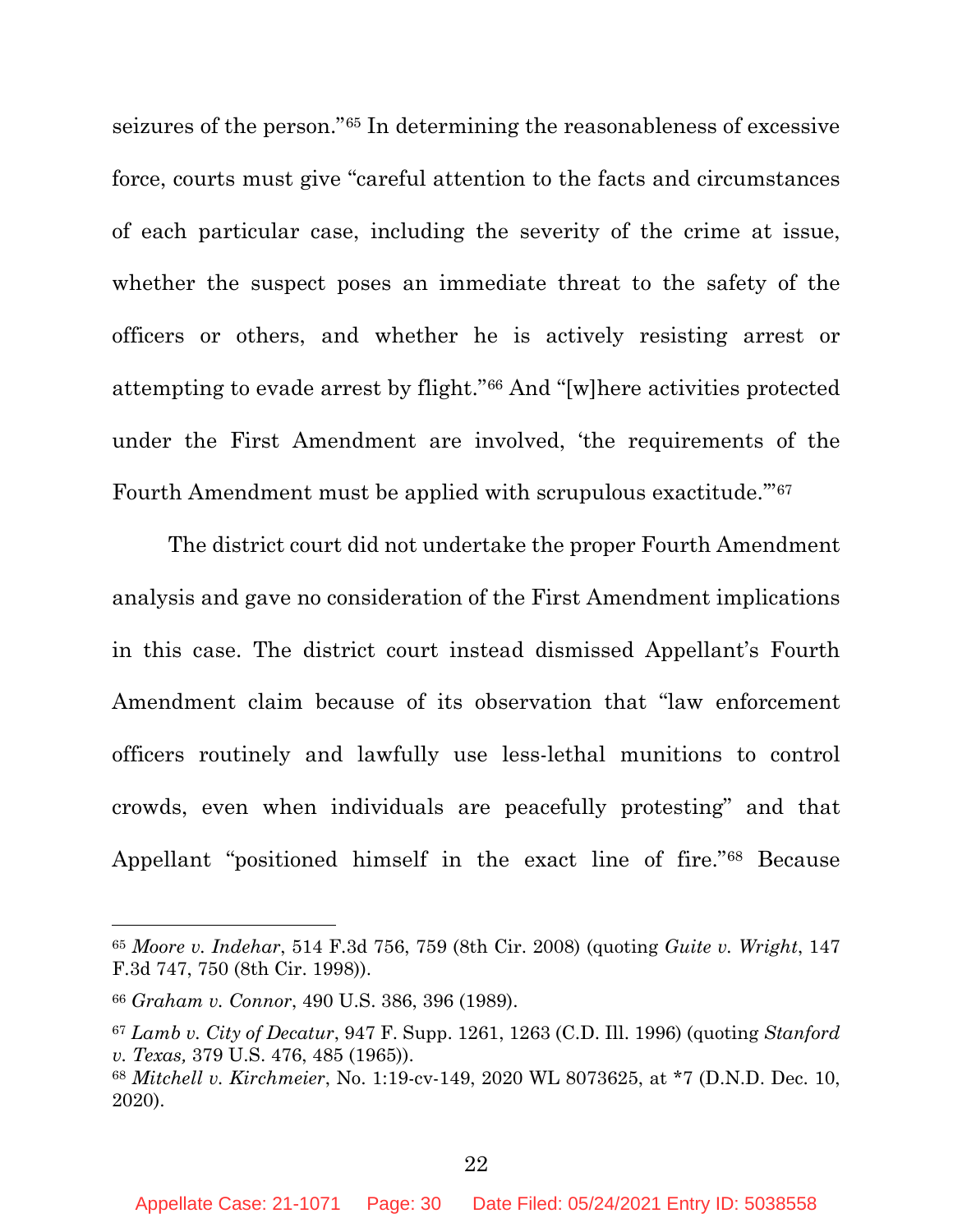Appellant, the court reasoned, "was the cause of his own injury," the force used against him was reasonable and "appropriate."[69](#page-30-2) This reasoning represents a startling distortion of Fourth Amendment principles. The Fourth Amendment has neither a contributory fault nor a causation standard. Instead, the proper inquiry is whether, under the totality of the circumstances, the police's use of force against a peaceful protester was *reasonable*. It was not.

Regarding Appellant's alleged crime of trespassing, "force is least justified against nonviolent misdemeanants who do not flee or actively resist arrest and pose little or no threat to the security of the officers or the public."[70](#page-30-3) Nowhere in the district court's opinion does it suggest that Appellant acted violently, dangerously, or otherwise attempted to evade arrest. While the court notes "chaos and tension" at the protests generally, Appellant's Complaint emphasizes the peaceful nature of his involvement in those protests. He kept "his hands raised above his head to make clear to the law enforcement officers that he was unarmed and peaceful."[71](#page-30-4) Appellant was at worst trespassing (something he disputes),

<span id="page-30-2"></span><sup>69</sup> *Id.* at \*8.

<span id="page-30-3"></span><span id="page-30-0"></span><sup>70</sup> *Brown v. City of Golden Valley*, 574 F.3d 491, 499 (8th Cir. 2009).

<span id="page-30-4"></span><span id="page-30-1"></span><sup>71</sup> *Mitchell*, 2020 WL 8073625, at \*3, \*7.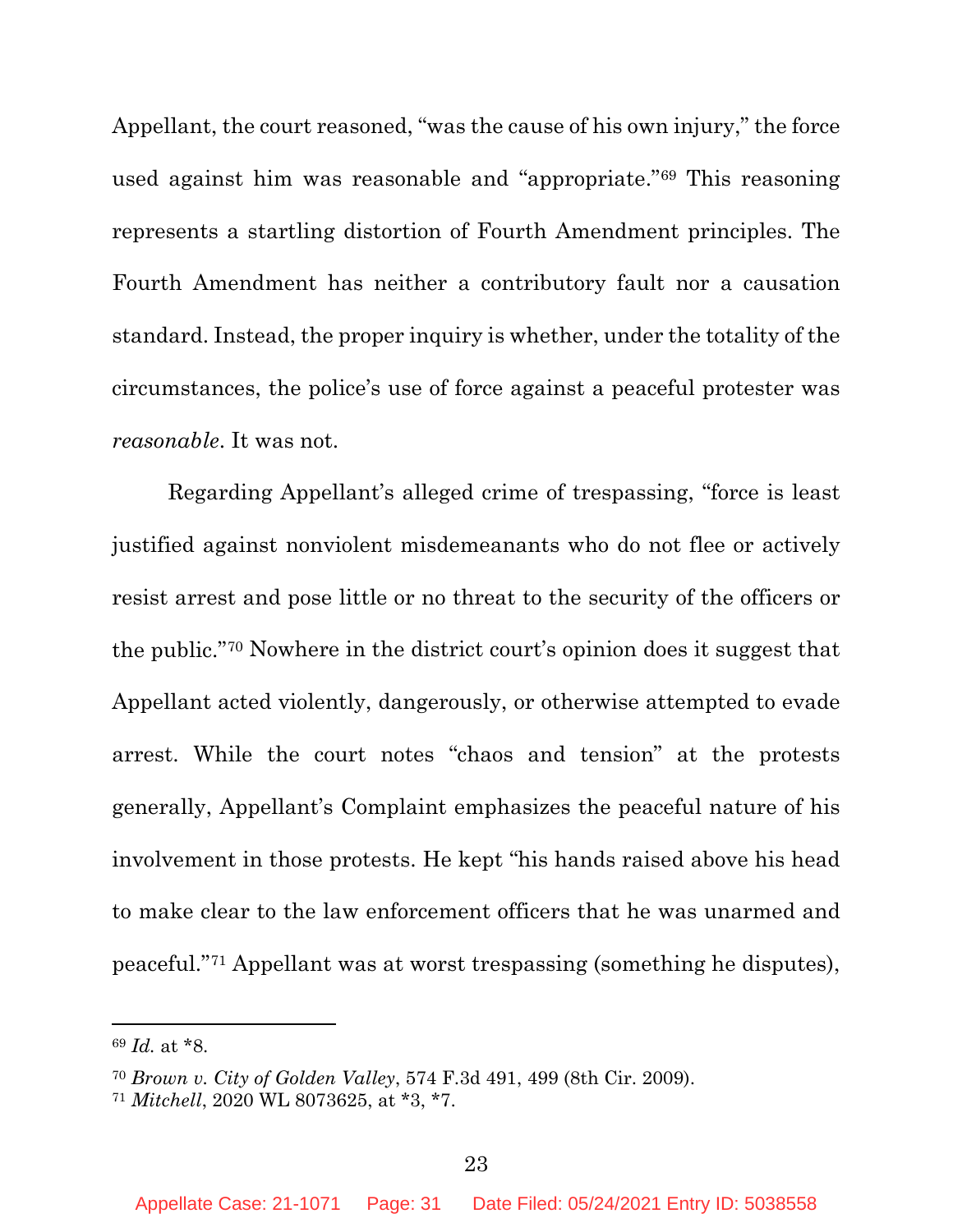was not a danger to the police or others, and was not resisting arrest or attempting to avoid arrest.

Moreover, the district court's focus on law enforcement's growing presence at the protests and Sheriff Kirchmeier's request for assistance from multiple agencies[72](#page-31-2) does not at all minimize the officers' decision to brutally apprehend Appellant. Instead, it suggests that this was not a circumstance where officers were "forced to make split-second judgments . . . about the amount of force that is necessary in a particular situation,"[73](#page-31-3) but rather an example of the enormous reinforcements at law enforcement's disposal to address the 200 peaceful protestors present when Appellant was shot. To allow the force used against Appellant to stand as simply routine would undermine the protection provided by the principles embedded in the Fourth Amendment.

Finally, the district court's conclusion that because Appellant "placed himself in the line of fire rather than leaving the area,"[74](#page-31-4) he was the cause of his own injury, leads to troubling conclusions. It suggests

<span id="page-31-2"></span><span id="page-31-1"></span><sup>72</sup> *Id.* at \*7.

<span id="page-31-3"></span><span id="page-31-0"></span><sup>73</sup> *Graham*, 490 U.S. at 397.

<span id="page-31-4"></span><sup>74</sup> *Mitchell*, 2020 WL 8073625, at \*8.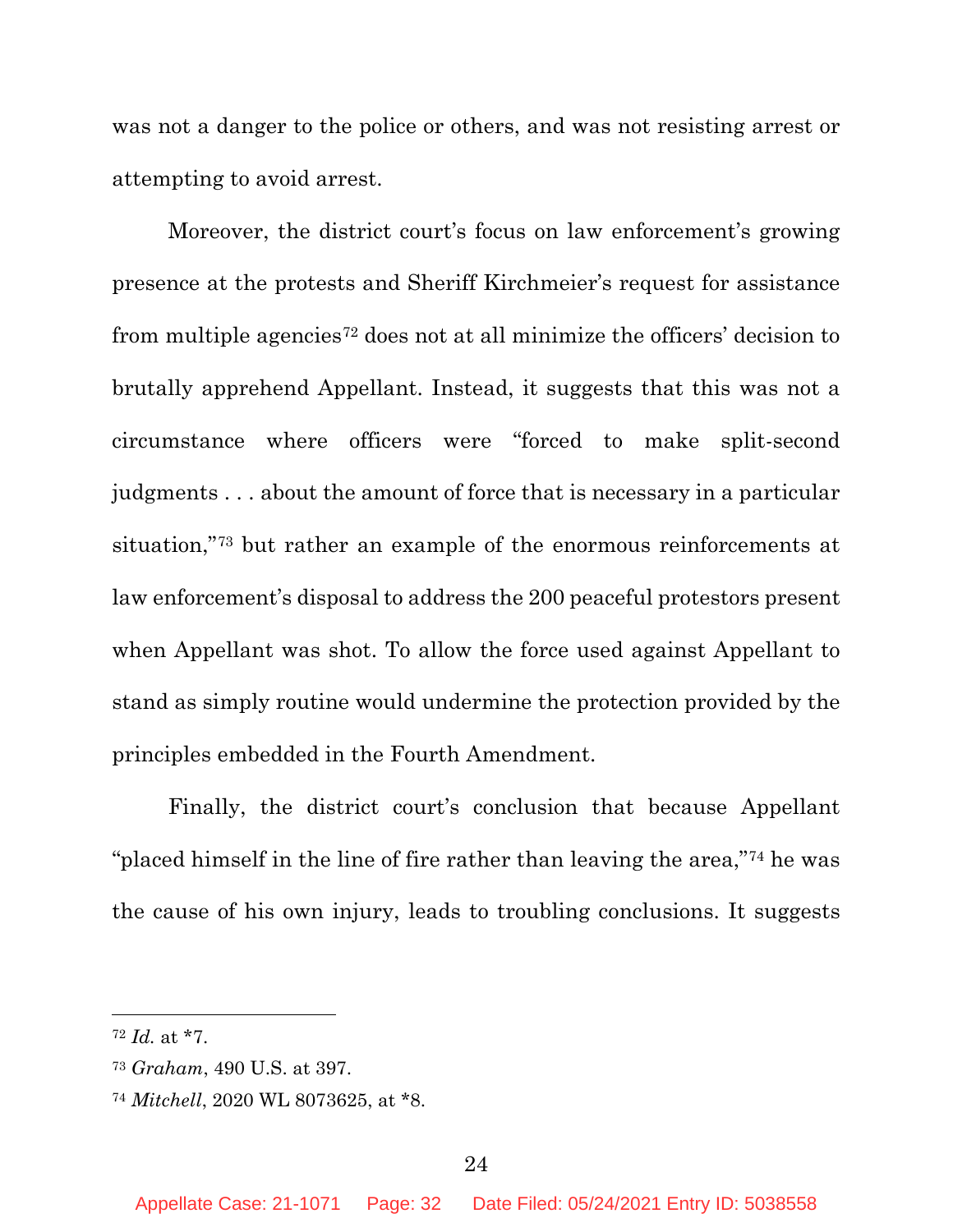that no use of force—no matter how egregious—can be unreasonable so long as a protestor—no matter how peaceful and nonthreatening—had notice that law enforcement was engaged in a show of force in preparation for planned demonstrations. This is not only incorrect, but also leaves protesters with a Hobson's choice: either waive their Fourth Amendment protections in order to exercise their First Amendment rights or refrain from exercising their First Amendment rights due to legitimate concerns about their safety. In either case, the end result is the suppression of a constitutional right. The district court's reasoning would also give law enforcement license to use indiscriminate force so long as protestors were forewarned of possible police violence—an outcome that is particularly troubling given that law enforcement often engages in threatening shows of force in advance of minority protests.

<span id="page-32-0"></span>By relying entirely on an inapposite application of contrived circumstances of contributory fault or causation, the lower court abdicated its responsibility to pay "careful attention" to the full facts and circumstances as presented to the court. Under a proper consideration of the *Graham* factors, the officers' actions here were patently unreasonable.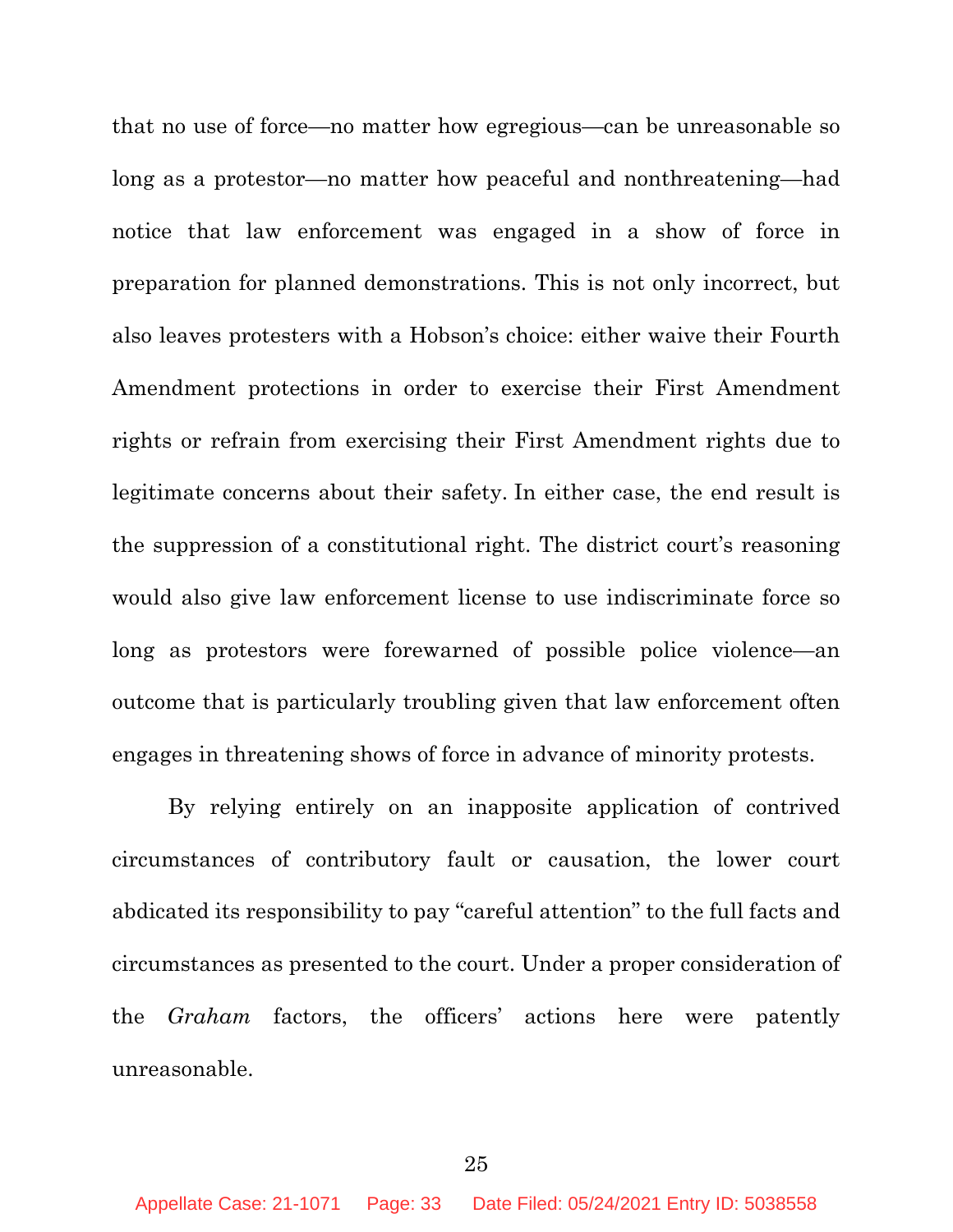# <span id="page-33-0"></span>**B. The "Less-Lethal" Measures Employed Against People Of Color Are Extremely Dangerous And Often Inflict Severe Injuries.**

Under the reasonable analysis, "the degree of injury is certainly relevant insofar as it tends to show the amount and type of force used."[75](#page-33-4) Although the district court chose not to address it in his analysis, Appellant sustained serious injuries from the crowd control measures utilized by the police. The so-called "crowd control measures" with which the district court indicates police "routinely" respond to peaceful protests include what are often referred to as "less-lethal" weapons. They are anything but. Less-lethal weapons are "weapons and munitions designed to be used without a substantial risk of serious or permanent injury or death to the subject on whom they are applied."[76](#page-33-5) They include blunt force weapons, chemical irritants, and other specialized technologies.<sup>[77](#page-33-6)</sup> Despite their supposed design, the capability of each these weapons to

<span id="page-33-4"></span><span id="page-33-1"></span><sup>75</sup> *Chambers v. Pennycook*, 641 F.3d 898, 906 (8th Cir. 2011).

<span id="page-33-5"></span><span id="page-33-2"></span><sup>76</sup> *Armed Policing*, COLL. OF POLICING, https://www.app.college.police.uk/appcontent/armed-policing/use-of-force-firearms-and-less-lethal-weapons/ (last visited Mar. 24, 2021).

<span id="page-33-6"></span><span id="page-33-3"></span><sup>77</sup> Kelsey Atherton, *What 'Less Lethal' Weapons Actually Do*, SCI. AM. (June 23, 2020), https://www.scientificamerican.com/article/what-less-lethal-weapons-actually-do/.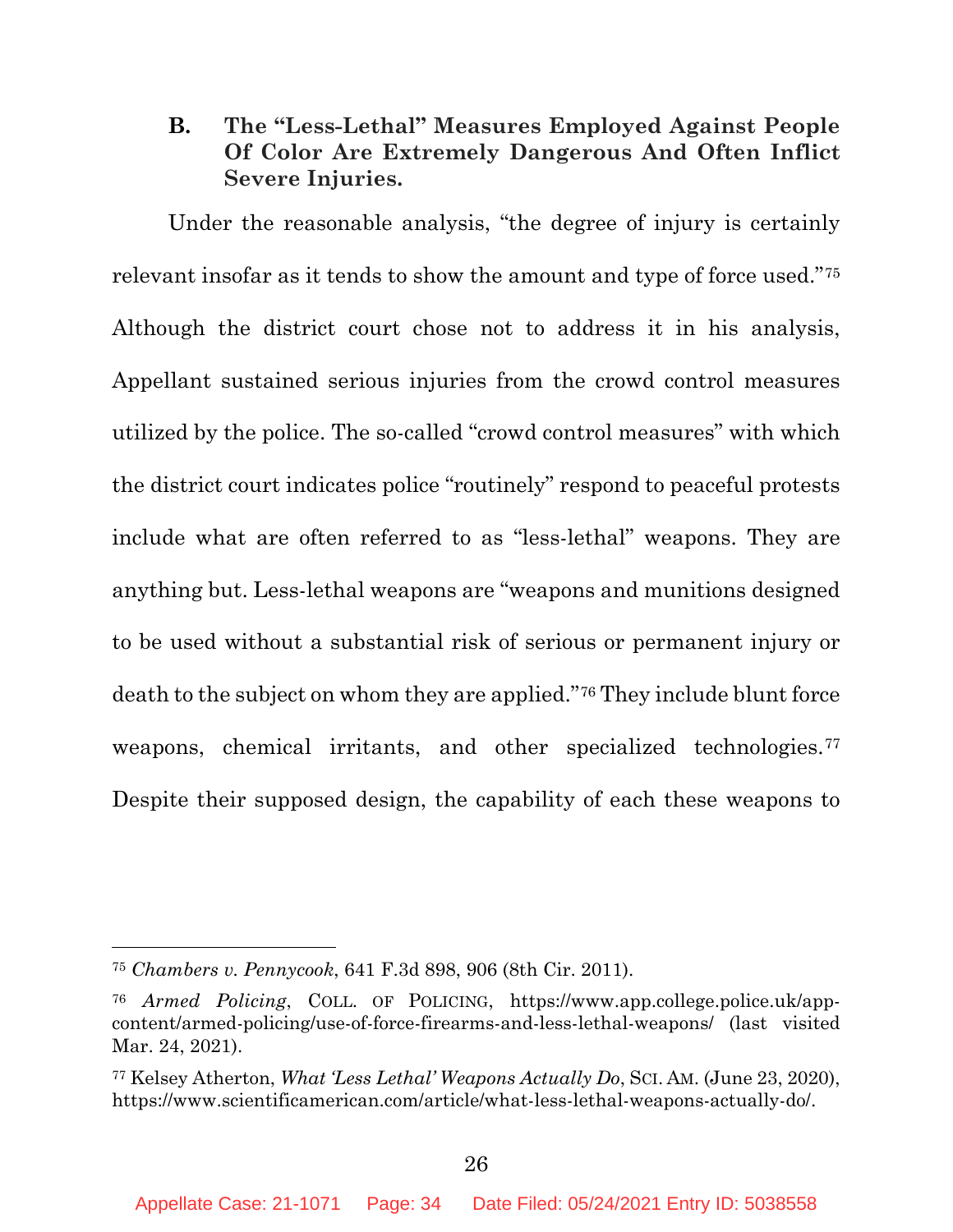cause serious physical harm is well documented.[78](#page-34-4)

The primary concern in this case is the use of a bean bag shotgun against Appellant and other protestors. As the Ninth Circuit has explained, a bean bag shotgun is "a twelve-gauge shotgun loaded with . . . 'beanbag' round[s]," which consist of "lead shot contained in a cloth sack."[79](#page-34-5) The weapon is:

> intended to induce compliance by causing sudden, debilitating, localized pain, similar to a hard punch or baton strike. Although bean bag guns are not designed to cause serious injury or death, a bean bag gun is considered a "less-lethal" weapon, as opposed to a non-lethal weapon, because the bean bags can cause serious injury or death if they hit a relatively sensitive area of the body, such as [the] eyes, throat, temple or groin. [80](#page-34-6)

The Court further observed that "'the euphemism 'beanbag' grossly underrates the dangerousness of this projectile, which can kill a person if it strikes his head or the left side of his chest at a range of under fifty feet."[81](#page-34-7) Here, police shot Appellant in the face from a distance of about 20

<span id="page-34-4"></span><span id="page-34-3"></span><sup>78</sup> *See* Physicians for Human Rights, *Lethal in Disguise: The Health Consequences of Crowd-Control Measures* (2016) [hereinafter *Lethal in Disguise*].

<span id="page-34-5"></span><span id="page-34-0"></span><sup>79</sup> *Deorle v. Rutherford*, 272 F.3d 1272, 1277 (9th Cir. 2001).

<span id="page-34-6"></span><span id="page-34-1"></span><sup>80</sup> *Glenn v. Washington County*, 673 F.3d 864, 871 (9th Cir. 2011) (quotation marks omitted).

<span id="page-34-7"></span><span id="page-34-2"></span><sup>81</sup> *Id.*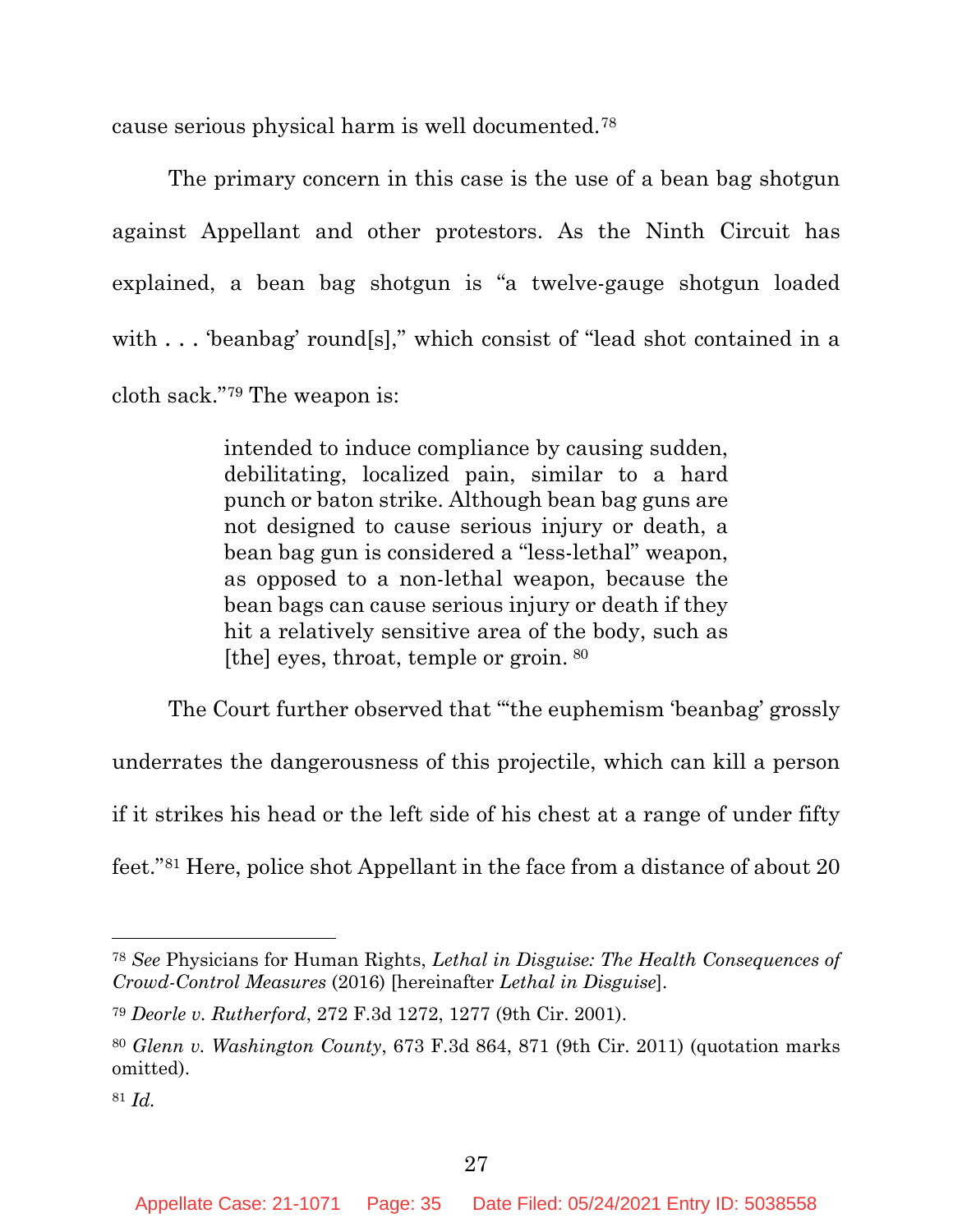feet.

Bean bag rounds are classed within a group of weapons referred to as kinetic impact projectiles (KIPs). As well as bean bag rounds, KIPs include rubber and plastic bullets, sponge rounds, and pellet rounds,  $82$ many of which police deployed against Dakota Access Pipeline protestors. Although law enforcement worldwide uses KIPs for crowd control purposes, research indicates that the weapons cause serious injury, disability, and death. This is especially so because they are inherently inaccurate when fired from afar.[83](#page-35-3) Such inaccuracy increases the chance the projectiles will unintentionally hit vulnerable body parts or bystanders.[84](#page-35-4) Moreover, firing too closely to increase the accuracy of aim also increases the risk of serious injury. This makes them particularly inappropriate as a crowd control measure.[85](#page-35-5)

These "less-lethal" projectiles can cause injury in a number of ways. Impact can lead to skull fractures, concussions, or brain injuries.<sup>[86](#page-35-6)</sup>

<span id="page-35-2"></span><span id="page-35-1"></span><sup>82</sup> *Lethal in Disguise*, *supra* note 77, at 26.

<span id="page-35-3"></span><sup>83</sup> *Id.* at 7.

<span id="page-35-4"></span><sup>84</sup> *Id.* at 35.

<span id="page-35-5"></span><sup>85</sup> *Id.* at 36.

<span id="page-35-6"></span><span id="page-35-0"></span><sup>86</sup> Donovan Slack, Dennis Wagner, Jay Hancock & Kevin McCoy, *Less-Lethal Weapons Blind, Maim and Kill. Victims Say Enough is Enough*, KHN (July 24, 2020),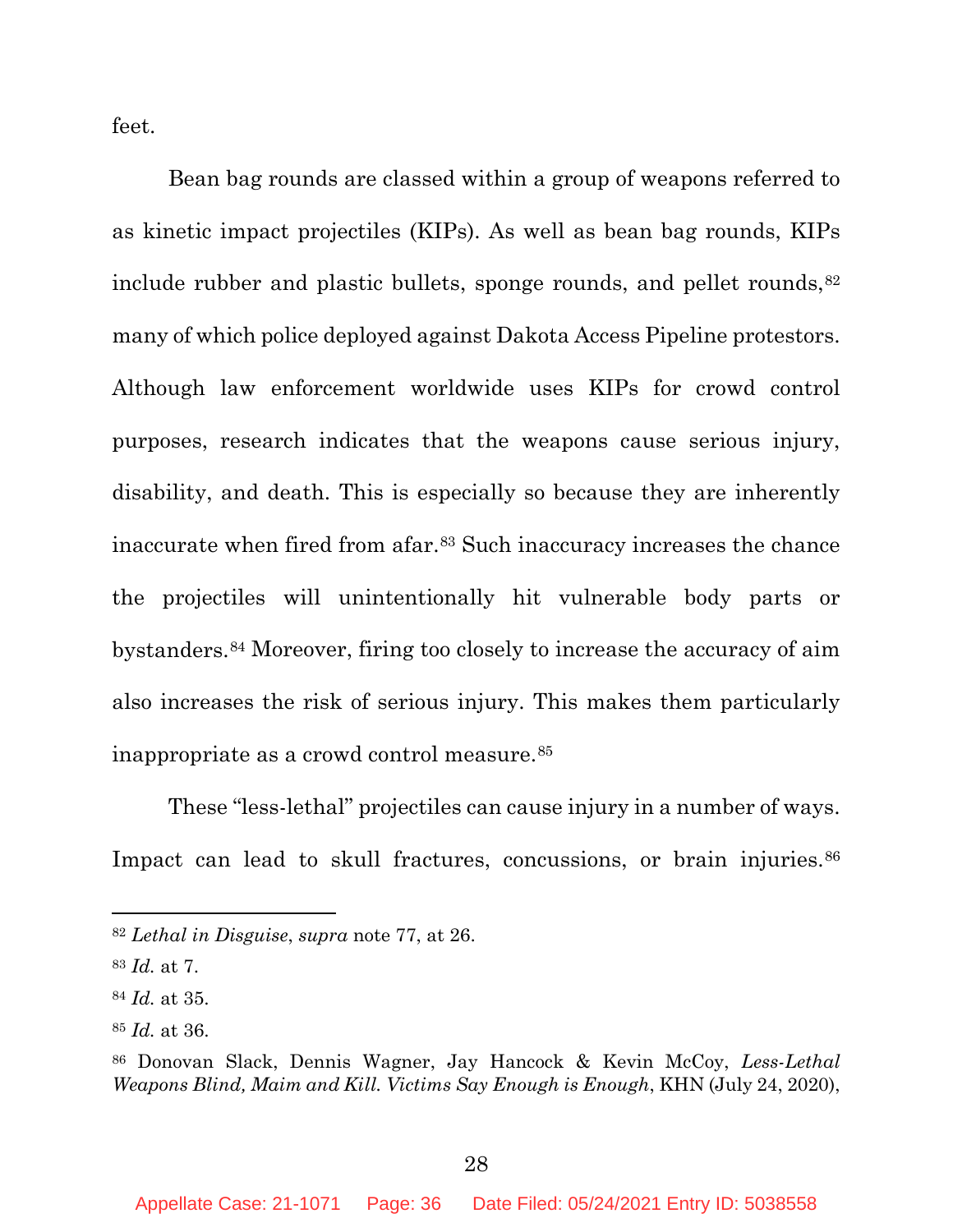Impact to the neck can also cause spinal injuries.<sup>[87](#page-36-2)</sup> And in the realm of Appellant's injury, a direct hit to the eye can rupture the eyeball, causing blindness and fracture the bones around the eye.[88](#page-36-3) A 2017 review from the British Medical Journal of the use of less-lethal munitions including rubber bullets, bean bag rounds, and other projectiles found that they have caused significant morbidity and mortality rates during the past 27 years.[89](#page-36-4) The data reviewed showed 15 percent of 1,984 people injured by such projectiles were left with permanent disabilities<sup>[90](#page-36-5)</sup> and 3 percent fifty-three people—died.[91](#page-36-6) Overall, 71 percent of those injuries were severe.[92](#page-36-7) The review further showed that deaths and permanent disability often resulted from strikes to the head and neck.<sup>93</sup>

<span id="page-36-5"></span><sup>90</sup> *Id.* at 7.

<span id="page-36-6"></span><sup>91</sup> *Id.* at 3*.* 

<span id="page-36-7"></span><sup>92</sup> *Id.* at 7.

https://khn.org/news/less-lethal-weapons-blind-maim-and-kill-victims-say-enoughis-enough/.

<span id="page-36-2"></span><sup>87</sup> *Id.* 

<span id="page-36-3"></span><sup>88</sup> *Id.* 

<span id="page-36-4"></span><span id="page-36-1"></span><sup>89</sup> Rohini Harr et al., *Death, Injury and Disability from Kinetic Impact Projectiles in Crowd-Control Settings: A Systematic Review*, 7 BRITISH MED. J. 1 (2017).

<span id="page-36-8"></span><span id="page-36-0"></span><sup>93</sup> Knvul Sheikh & David Montgomery, *Rubber Bullets and Beanbag Rounds Can Cause Devastating Injuries*, N.Y. Times (June 12, 2020),

https://www.nytimes.com/2020/06/12/health/protests-rubber-bulletsbeanbag.html#:~:text=A%202017%20analysis%20published%20in,those%20who%2 0were%20injured%20died.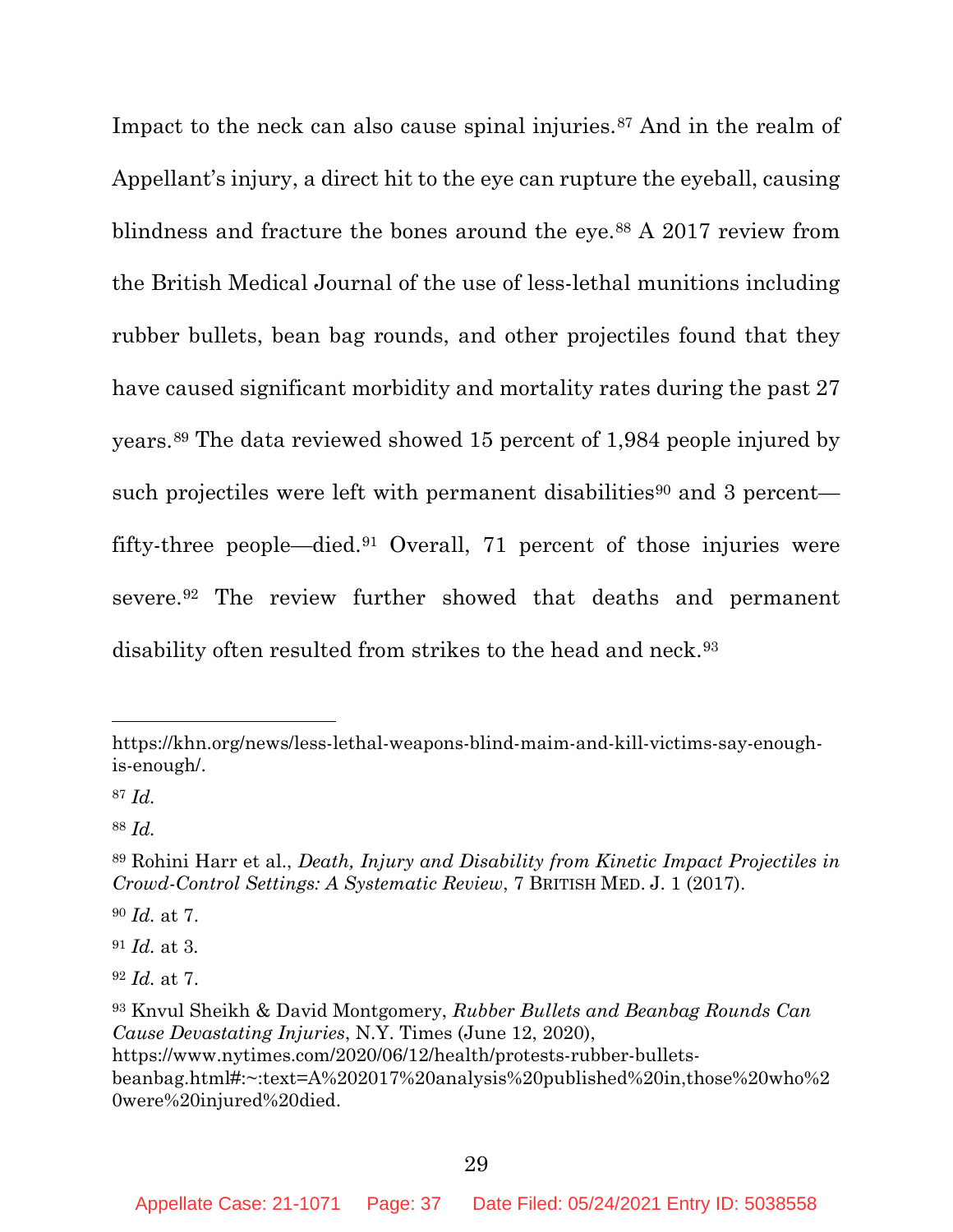Although this data reflected injuries inflicted during not just protests, one need only look to the numerous injuries inflicted on protestors recently to understand the danger of these types of weapon. During the Black Lives Matter protests during the summer of 2020 alone, at least 60 protestors suffered head wounds, causing bone fractures, blindness, and traumatic brain injuries.<sup>[94](#page-37-2)</sup> This includes a woman who lost an eye after being hit by a foam projectile in Minneapolis, one who was placed in a medically-induced coma after she was shot between the eyes by a bean bag round in California, another who lost an eye and several teeth after being hit with a sponge round in Dallas, and yet another who suffered facial and skull fractures when a federal officer in Oregon shot him with a less-lethal round.[95](#page-37-3) 

In one protest in Austin alone, doctors treated 19 patients for bean bag related injuries, with a sixteen-year-old requiring hours of surgery and experiencing brain damage after police officers hit him in the head.[96](#page-37-4)

<span id="page-37-2"></span><span id="page-37-1"></span><sup>94</sup> Slack, *supra* note 5.

<span id="page-37-3"></span><sup>95</sup> *Id.*

<span id="page-37-4"></span><span id="page-37-0"></span><sup>96</sup> Chuck Lindell, *Bean Bag Rounds Caused Horrific Injuries and "Less-Lethal" Rounds Need to Go, Texas Doctors Say*, USA TODAY (Aug. 16, 2020), https://www.usatoday.com/story/news/nation/2020/08/16/less-lethal-ammo-beanbag-rounds-caused-major-injuries/113237602/.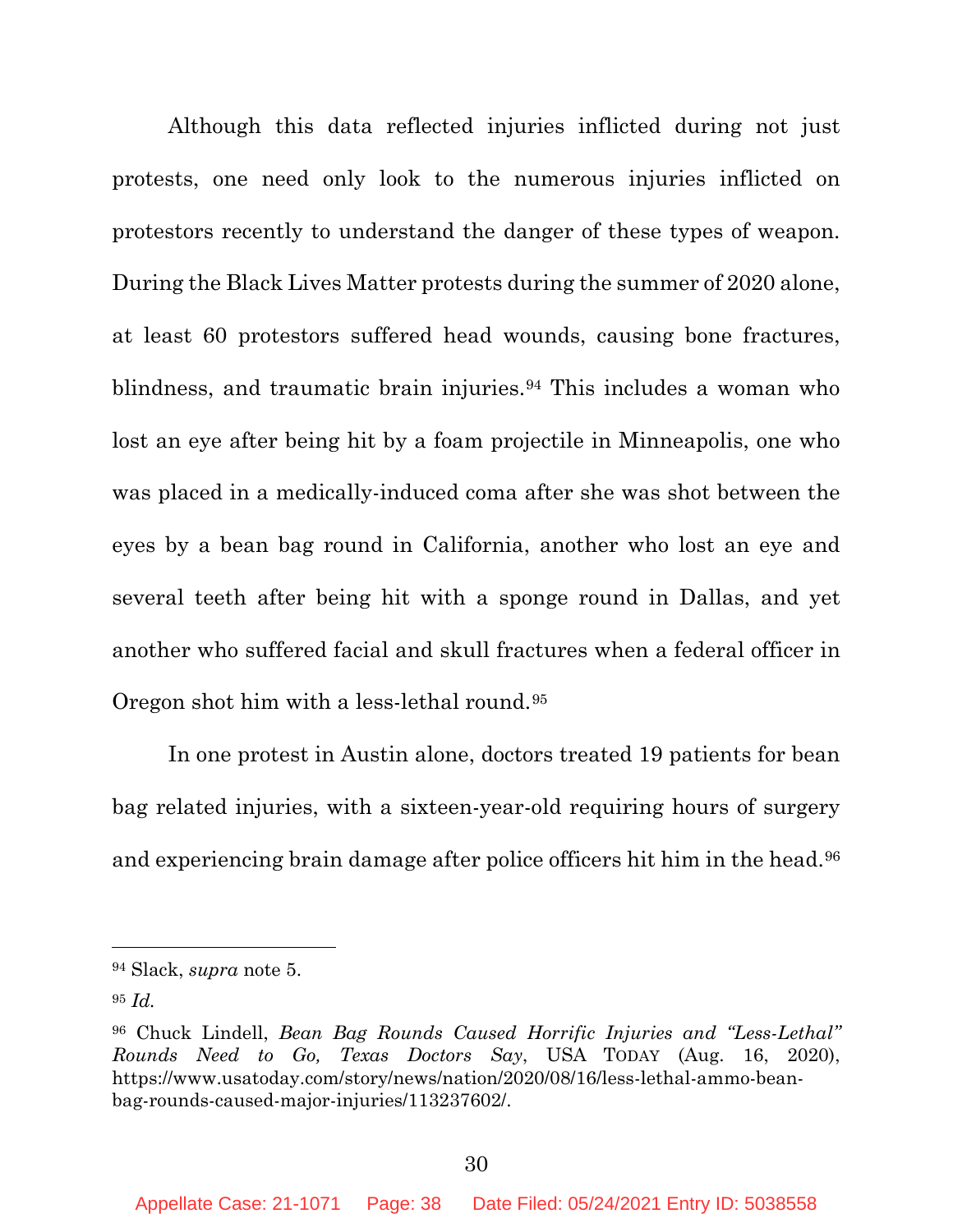Others also required brain surgery, breathing tubes, and long stays in the ICU resulting from their injuries.[97](#page-38-1) Appellant's injuries and others like them manifestly show the unreasonable nature of the indiscriminate use of bean bag rounds. These weapons may be less dangerous than the standard firearm, but they frequently cause severe harm—especially when used at protests. Their use should not be considered reasonable as general matter of law just because officers frequently utilize them.

### **CONCLUSION**

<span id="page-38-0"></span>For the foregoing reasons, the district court's decision dismissing Appellant's Complaint should be reversed.

Respectfully Submitted,

*s/ Tiffany R. Wright* TIFFANY R. WRIGHT Howard University School of Law Human and Civil Rights Clinic 2900 Van Ness Street NW Washington, D.C. 2008 (202) 643-7204 tiffany.wright@huslcivilrightsclinic.org

<span id="page-38-1"></span><sup>97</sup> *Id.*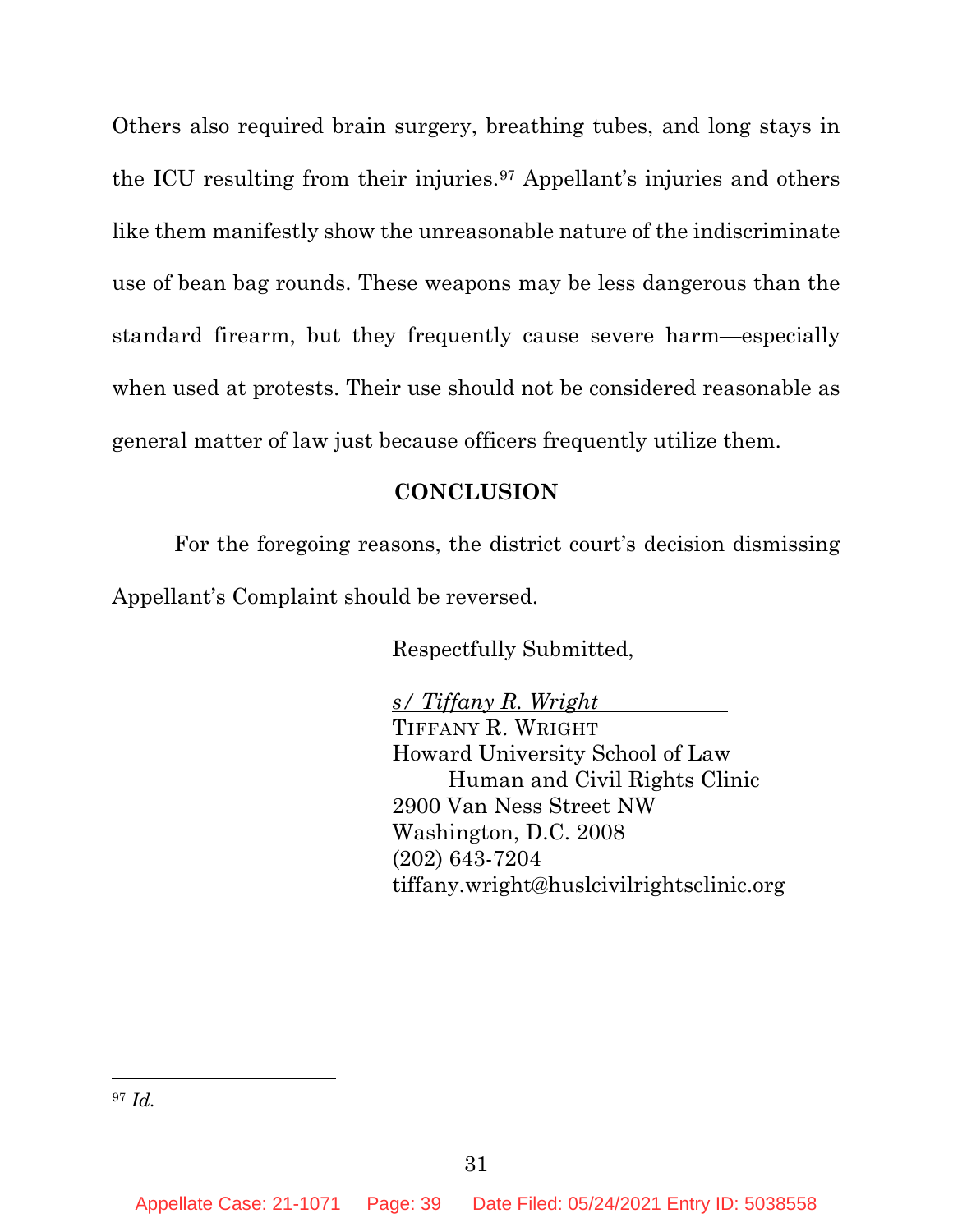# **CERTIFICATE OF COMPLIANCE**

Pursuant to Fed. R. App. P. 32(a) and 5th Cir. R. 32.3, I certify that:

1. This brief complies with the type-volume limitation of Fed. R. App. P. 32(a)(7)(B) because this brief contains 5,902 words, excluding the parts of the brief exempted by Fed. R. App. P. 32(f).

2. This brief complies with the typeface requirements of Fed. R. App. P. 32(a)(5) and 5th Cir. R. 32.1 and the type style requirements of Fed. R. App. P. 32(a)(6) because this brief has been prepared in a proportionally spaced typeface using Microsoft Word 2016 in 14-point Century Schoolbook typeface.

Date: May 21, 2021 *s/ Tiffany R. Wright* TIFFANY R. WRIGHT